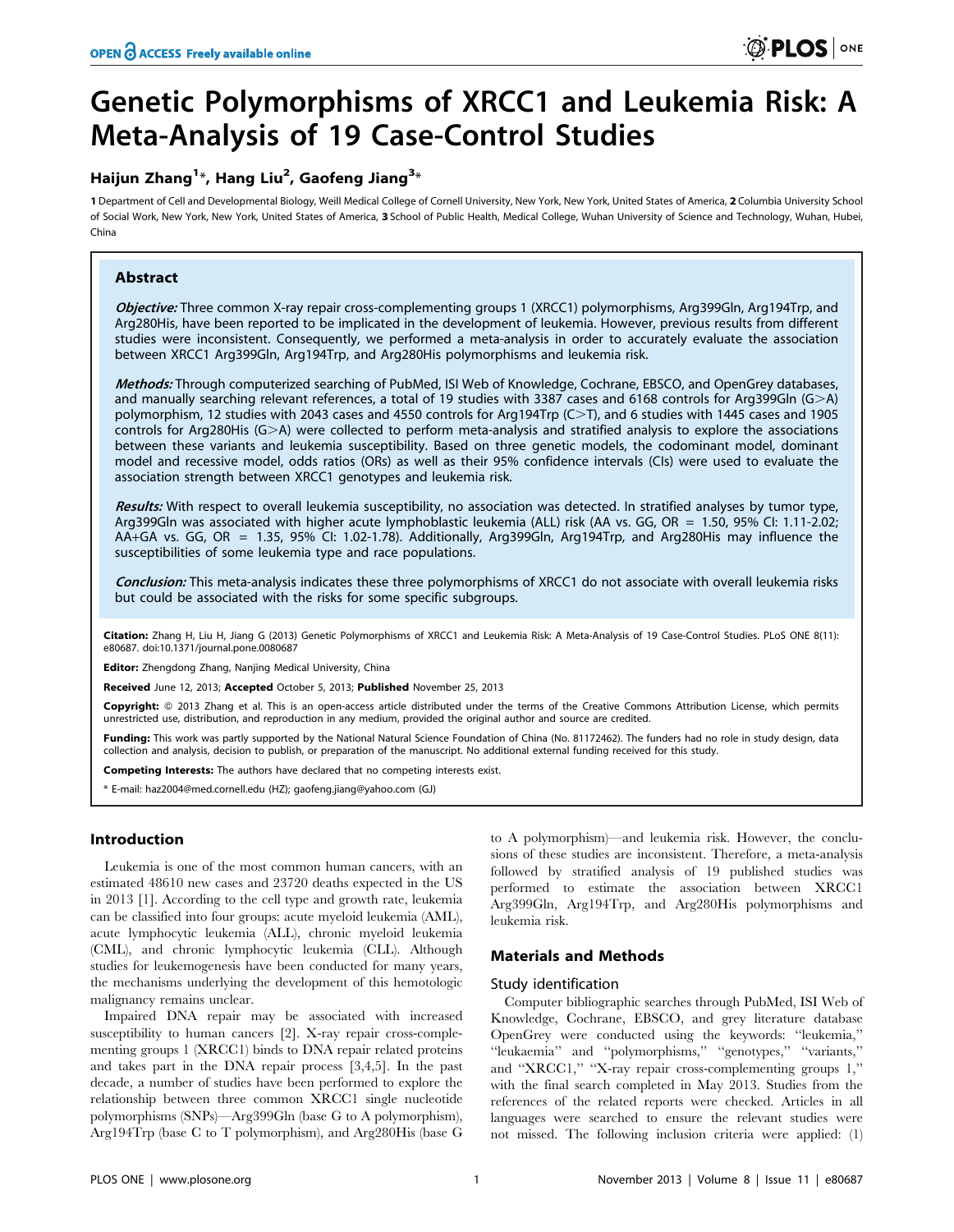

Figure 1. Flow diagram of study identification process. doi:10.1371/journal.pone.0080687.g001

case-control studies or nested case-control studies within cohort studies, if any (2) studies evaluating association between XRCC1 polymorphism and leukemia risk, (3) full text reports which including enough data to calculate odds ratios (ORs) and 95% confidence intervals (CIs). The exclusion criteria were as follows: (1) duplicated reports, (2) reviews or meta-analyses, if they were performed without additional eligible studies; otherwise, the additional eligible study was included in our meta-analysis, (3) if the same population was used in multiple studies, only the most complete or latest study was selected for further analysis.

#### Data extraction procedure

According to the study identification criteria, the available studies were reviewed, selected, and the following information from the eligible studies was extracted: first author's last name, publication year, country, leukemia type, number of case and control subjects, ethnicity, control subjects source population, and genotype numbers of cases and controls.

#### Study quality assessment

Critical quality assessment of the included studies was performed by Effective Public Health Practice Project Quality Assessment Tool (EPHPP). With this tool, assessments of the risk of bias or methodological quality were made separately for six individual domains: selection bias, study design, confounders, blinding, data collection method, and withdrawals and drop-outs. The comprehensive dictionary for the assessment tool was used to guide the rating of the studies. Each domain was rated as strong, moderate, or weak. The study quality was then evaluated as strong, moderate, or weak if there were no, one, or two or more in total weak ratings for all the domains, respectively [6]. Two reviewers (Haijun Zhang and Hang Liu) independently reviewed the studies and they resolved discrepancies through discussion.

#### Statistical analysis

Statistical analyses were performed as described previously [7,8]. Briefly, for individual studies, Hardy-Weinberg equilibrium of control subjects was tested by Pearson's goodness-of-fit  $\chi^2$  test. The strength of association between XRCC1 Arg399Gln, Arg194Trp, and Arg280His polymorphisms and leukemia risk was measured by odds ratios (ORs) and the corresponding 95% confidence intervals (CIs). We used codominant, dominant, and recessive genetic models to assess the pooled ORs. For both Arg399Gln and Arg280His  $(G>A)$  polymorphisms, the codominant model included homozygous comparison of AA vs. GG and heterozygous comparison of GA vs. GG, the dominant model was AA+GA vs. GG, and the recessive model was AA vs. GA+GG. For Arg194 $\mathrm{Trp}$  (C $>$ T) polymorphism, the codominant model included homozygous comparison of TT vs. CC and heterozygous comparison of CT vs. CC, the dominant model was TT+CT vs. CC, and the recessive model was TT vs. CT+CC. Stratified analyses were performed by race, control source, and tumor type. Due to the high heterogeneity across the studies, the random effects model based on the DerSimonian and Laird method was applied [9]. For calculating the OR of a subgroup containing a single stud, the inverse variance method was used instead. Publication bias was evaluated by Begg's rank correlation test [10] and Egger's linear regression test [11]. If the publication bias tests indicated bias existed, the Duval and Tweedie ''trim and fill'' method was used to adjust the bias [12]. The statistical power for XRCC1 polymorphisms and leukemia risk in three genetic models was calculated by OpenEpi program (Version 2.3.1, www. OpenEpi.com). Statistical analysis was conducted in R 2.15.2 using ''meta'' package [13].

## Results

### Study identification and characteristics of studies

Searches of PubMed, ISI Web of Knowledge, Cochrane, EBSCO, and OpenGrey databases and manually searching references returned 154 studies. Among them, 135 reports were excluded for the following reasons: 55 were duplications, 42 were irrelevant to XRCC1 polymorphisms and leukemia risk, 29 did not provide enough genotype information, and 8 were reviews or meta-analyses., In addition, studies that involve the same population as another eligible study were excluded to avoid bias [14]. Also of note was Annamaneni et al. report [15], in which the minor allele frequencies of Arg194Trp polymorphism in both case and control groups were much higher than major allele frequencies, which indicated the genotype numbers of the Arg194Trp polymorphism may include errors in this study. We therefore excluded this study from Arg194Trp analysis. After removing these ineligible studies, a total 19 studies with 3387 cases and  $6168$  controls for Arg399Gln  $(G>A)$  polymorphism [15,16,17,18,19,20,21,22,23,24,25,26,27,28,29,30,31,32,33], 12 studies with 2043 cases and 4550 controls for Arg194Trp  $(C>T)$ [17,18,20,21,22,23,24,25,26,28,29,32], and 6 studies with 1445 cases and 1905 controls for Arg280His (G>A) [15,22,23,26,28,30]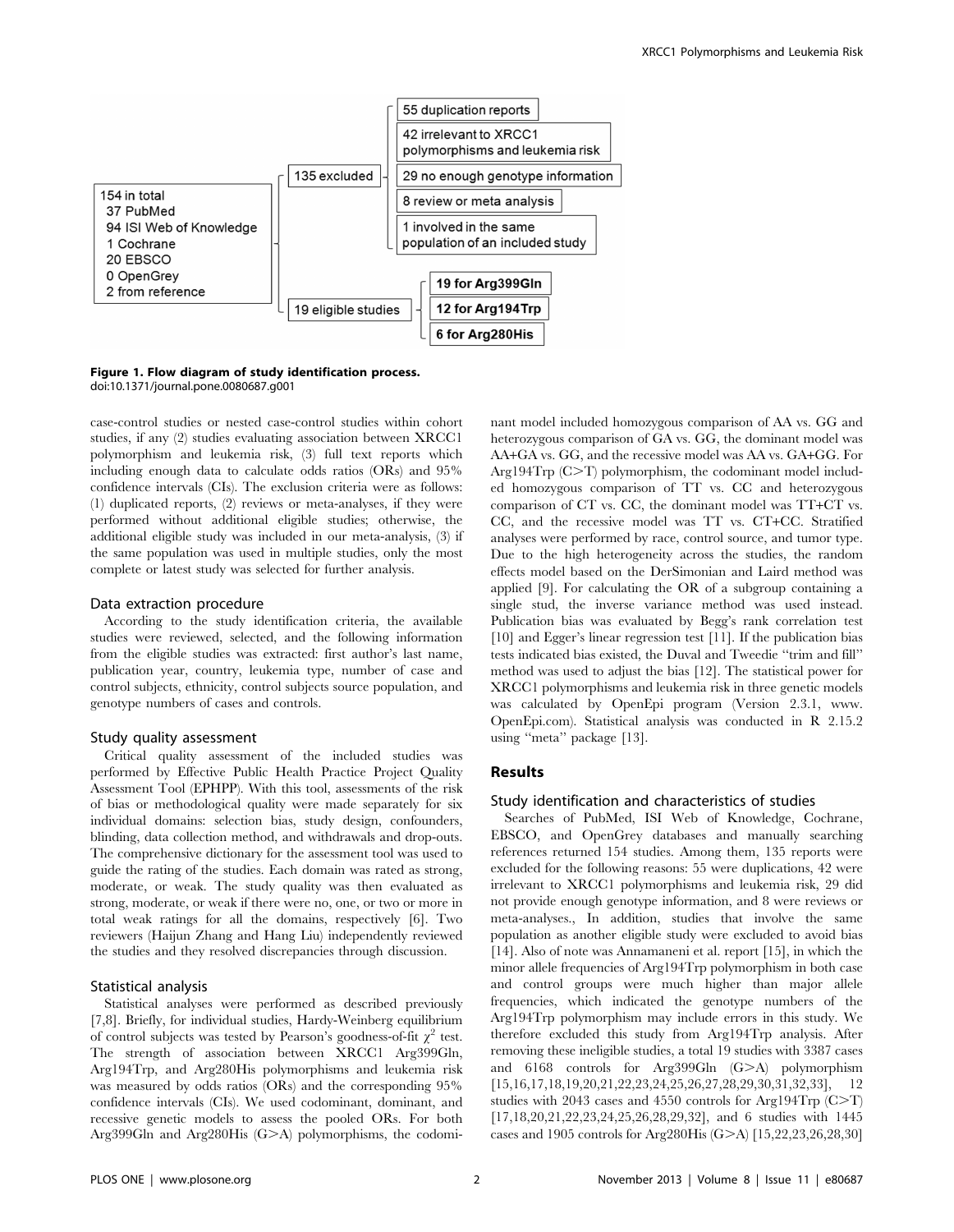Table 1. Study characteristics of the meta-analysis.

|              |                   |      |               | Racial                | <b>Tumor type</b>      | Control    |      |         |                |         |                |                |            |          |
|--------------|-------------------|------|---------------|-----------------------|------------------------|------------|------|---------|----------------|---------|----------------|----------------|------------|----------|
| Polymorphism | <b>Author</b>     | Year | Country       | descent               | $(\#$ of cases)        | source     | Case |         |                | Control |                |                | <b>HWE</b> | QA       |
| Arg399Gln    |                   |      |               |                       |                        |            | GG   | GA      | AA             | GG      | GA             | AA             |            |          |
| (G > A)      | Seedhouse         | 2002 | UK            | Caucasian             | AML (167)              | Population | 70   | 69      | 28             | 55      | 76             | 47             | 0.05       | Strong   |
|              | Joseph            | 2005 | India         | Asian                 | ALL (117)              | Hospital   | 55   | 46      | 16             | 75      | 33             | 9              | 0.06       | Strong   |
|              | Matullo           | 2006 | Multiple      | Unknown               | Unknown<br>(169)       | Population | 67   | 74      | 28             | 484     | 482            | 128            | 0.63       | Moderate |
|              | Deligezer         | 2007 | Turkey        | Caucasian             | AML (72),<br>CML (182) | Population | 103  | 121     | 30             | 96      | 101            | 29             | 0.76       | Moderate |
|              | Pakakasama        | 2007 | Thailand      | Asian                 | ALL (108)              | Population | 39   | 60      | 9              | 175     | 124            | 18             | 0.51       | Strong   |
|              | Batar             | 2009 | <b>Turkey</b> | Caucasian             | ALL (70)               | Population | 24   | 37      | 9              | 24      | 37             | 14             | 0.97       | Strong   |
|              | Ganster           | 2009 | Austria       | Unknown               | CLL (429)              | Population | 173  | 192     | 64             | 184     | 193            | 52             | 0.90       | Moderate |
|              | Meza-<br>Espinoza | 2009 | Mexico        | Unknown               | ALL (120)              | Population | 57   | 51      | 12             | 65      | 47             | 8              | 0.90       | Moderate |
|              | Tumer             | 2010 | Turkey        | Caucasian             | ALL (167)              | Population | 63   | 77      | 27             | 92      | 78             | 20             | 0.57       | Strong   |
|              | Shi               | 2011 | China         | Asian                 | AML (306)              | Population | 173  | 114     | 19             | 316     | 213            | 29             | 0.37       | Strong   |
|              | Stanczyk          | 2011 | Poland        | Caucasian             | ALL (97)               | Population | 34   | 45      | 18             | 50      | 57             | 24             | 0.28       | Moderate |
|              | Canalle           | 2011 | Brazil        | Caucasian,<br>unknown | ALL (201)              | Hospital   | 112  | 72      | 17             | 186     | 152            | 23             | 0.27       | Strong   |
|              | Özcan             | 2011 | Turkey        | Caucasian             | AML (36),<br>ALL (9)   | Population | 22   | 22      | $\mathbf{1}$   | 42      | 43             | 15             | 0.47       | Strong   |
|              | Duman             | 2012 | Turkey        | Caucasian             | CLL (73)               | Population | 7    | 50      | 16             | 19      | 26             | 5              | 0.36       | Moderate |
|              | Kim               | 2012 | Korea         | Asian                 | AML (415)              | Population | 234  | 155     | 26             | 914     | 693            | 91             | 0.01       | Strong   |
|              | Abramenko         | 2012 | Ukraine       | Caucasian             | CLL (169)              | Population | 67   | 82      | 20             | 38      | 41             | 15             | 0.48       | Strong   |
|              | El-Din            | 2012 | Egypt         | Caucasian             | AML (40)               | Population | 20   | 16      | 4              | 16      | $\overline{2}$ | $\overline{2}$ | 0.01       | Strong   |
|              | Annamaneni        | 2012 | India         | Asian                 | CML (350)              | Population | 79   | 191     | 80             | 61      | 235            | 54             | < 0.01     | Strong   |
|              | Sorour            | 2013 | Egypt         | Caucasian             | AML (90)               | Population | 54   | 27      | 9              | 33      | 27             | 0              | 0.02       | Strong   |
| Arg194Trp    |                   |      |               |                       |                        |            | CC   | CT      | T              | CC      | <b>CT</b>      | π              |            |          |
| (C > T)      | Seedhouse         | 2002 | UK            | Caucasian             | AML (126)              | Population | 112  | 14      | 0              | 78      | 7              | $\overline{2}$ | < 0.01     | Strong   |
|              | Joseph            | 2005 | India         | Asian                 | ALL (117)              | Hospital   | 77   | 32      | 8              | 91      | 22             | 4              | 0.09       | Strong   |
|              | Matullo           | 2006 | Multiple      | Unknown               | Unknown<br>(169)       | Population | 145  | 23      | $\mathbf{1}$   | 951     | 141            | $\overline{2}$ | 0.17       | Moderate |
|              | Pakakasama        | 2007 | Thailand      | Asian                 | ALL (108)              | Population | 62   | 44      | 2              | 150     | 145            | 22             | 0.10       | Strong   |
|              | Batar             | 2009 | Turkey        | Caucasian             | ALL (70)               | Population | 52   | 16      | $\overline{2}$ | 64      | 11             | 0              | 0.49       | Strong   |
|              | Ganster           | 2009 | Austria       | Unknown               | CLL (439)              | Population | 371  | 63      | 5              | 389     | 45             | 5              | 0.01       | Moderate |
|              | Meza-<br>Espinoza | 2009 | Mexico        | Unknown               | ALL (120)              | Population | 80   | 34      | 6              | 86      | 31             | 3              | 0.92       | Moderate |
|              | Tumer             | 2010 | Turkey        | Caucasian             | ALL (167)              | Population | 140  | 27      | $\pmb{0}$      | 159     | 26             | 5              | 0.01       | Strong   |
|              | Canalle           | 2011 | Brazil        | Caucasian,<br>unknown | ALL (201)              | Hospital   | 168  | 32      | $\mathbf{1}$   | 298     | 59             | 4              | 0.58       | Strong   |
|              | Duman             | 2012 | Turkey        | Caucasian             | CLL (73)               | Population | 64   | $\bf 8$ | $\mathbf{1}$   | 41      | 9              | $\pmb{0}$      | 0.48       | Moderate |
|              | Kim               | 2012 | Korea         | Asian                 | AML (413)              | Population | 167  | 208     | 38             | 775     | 741            | 164            | 0.50       | Strong   |
|              | El-Din            | 2012 | Egypt         | Caucasian             | AML (40)               | Population | 11   | 14      | 15             | 14      | $\overline{4}$ | $\overline{2}$ | 0.09       | Strong   |
| Arg280His    |                   |      |               |                       |                        |            | GG   | GA      | AA             | GG      | GA             | AA             |            |          |
| (G > A)      | Joseph            | 2005 | India         | Asian                 | ALL (117)              | Hospital   | 76   | 38      | 3              | 85      | 30             | $\overline{2}$ | 0.73       | Strong   |
|              | Pakakasama        | 2007 | Thailand      | Asian                 | ALL (108)              | Population | 94   | 14      | $\mathbf 0$    | 272     | 42             | 3              | 0.34       | Strong   |
|              | Ganster           | 2009 | Austria       | Unknown               | CLL (443)              | Population | 396  | 47      | $\mathbf 0$    | 388     | 53             | $\overline{2}$ | 0.90       | Moderate |
|              | Meza-<br>Espinoza | 2009 | Mexico        | Unknown               | ALL (120)              | Population | 87   | 31      | $\overline{2}$ | 88      | 31             | $\mathbf{1}$   | 0.33       | Moderate |
|              | Shi               | 2011 | China         | Asian                 | AML (307)              | Population | 236  | 66      | 5              | 445     | 109            | $\overline{4}$ | 0.34       | Strong   |
|              | Annamaneni        | 2012 | India         | Asian                 | CML (350)              | Population | 346  | 4       | $\mathbf 0$    | 338     | 11             | $\mathbf{1}$   | 0.01       | Strong   |

AML, acute myeloid leukemia; ALL, acute lymphocytic leukemia; CML, chronic myeloid leukaemia; CLL, chronic lymphocytic leukemia; HWE, P value of Pearson's goodness-of-fit x2 test for Hardy-Weinberg equilibrium; QA, quality assessment; Unknown, including study populations in which the race was mixed/unclear or tumor type was not described.

doi:10.1371/journal.pone.0080687.t001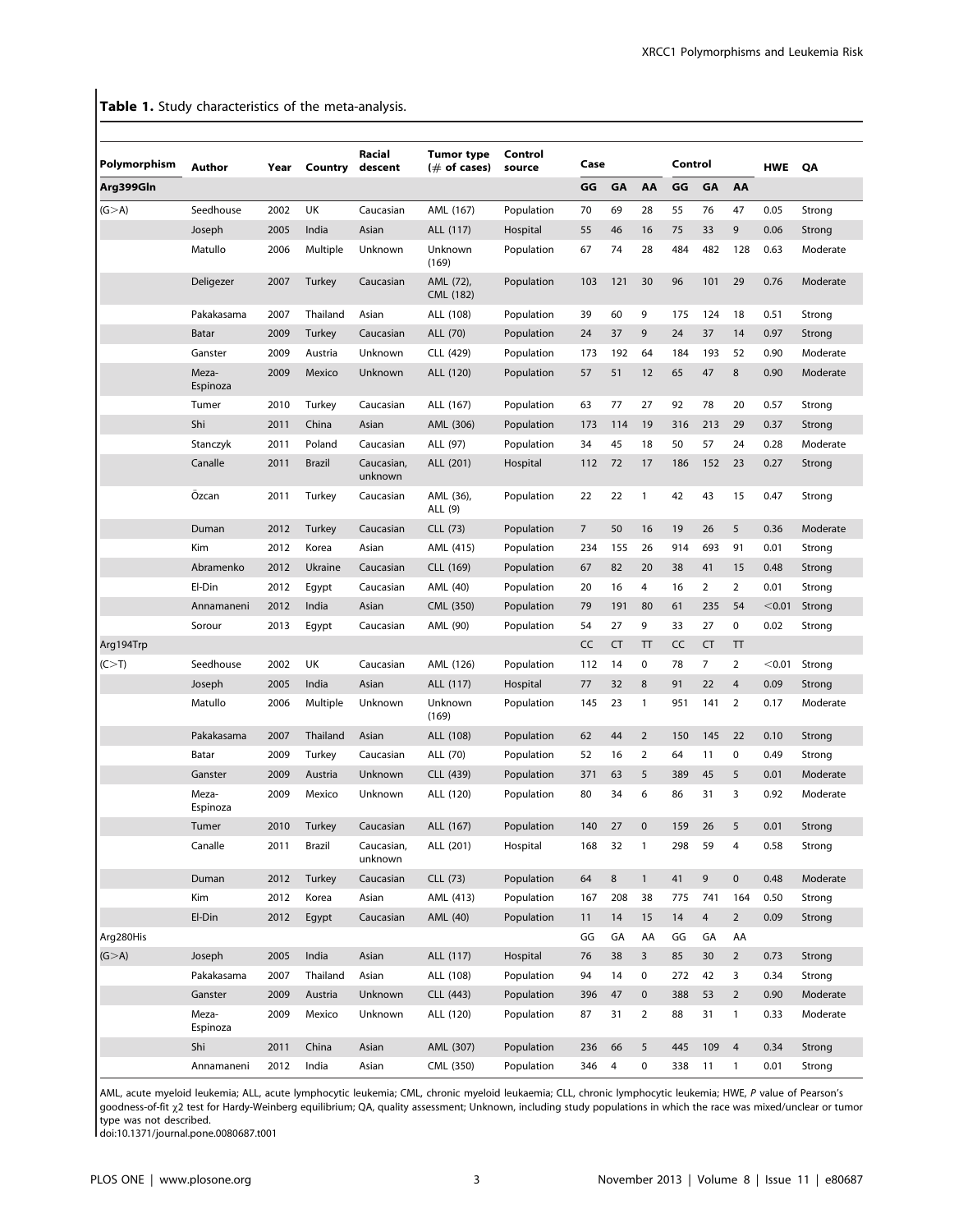| ;<br>;<br>;                                                      |
|------------------------------------------------------------------|
| ORs and 95% Cls for XRCC1 Arg399Gln, Arg194Trp and Arg280His met |
|                                                                  |
|                                                                  |
| Table 2. Pooled Oks and 95% Lis for ARL                          |
|                                                                  |
| $\sim$                                                           |

| Polymorphism | Study group    | c                        | Codominant                  |      |                        |              | Dominant                |          | Recessive              |              |
|--------------|----------------|--------------------------|-----------------------------|------|------------------------|--------------|-------------------------|----------|------------------------|--------------|
| Arg399Gln    |                |                          | AA vs. GG                   |      | GA vs. GG              |              | AA + GA vs. GG          |          | AA vs. GA + GG         |              |
| (6 > A)      |                |                          | 5% CI)<br>OR <sub>(95</sub> | σ    | OR (95% CI)            | $\mathbf{p}$ | OR (95% CI)             | $\sigma$ | OR (95% CI)            | $\mathbf{p}$ |
|              | Total          | $\overline{0}$           | $.98 - 1.59$<br>1.25(0)     | 0.08 | $1.10(0.93 - 1.31)$    | 0.27         | $(0.96 - 1.34)$<br>1.13 | 0.15     | $1.19(0.98 - 1.45)$    | 0.08         |
|              | Racial decent  |                          |                             |      |                        |              |                         |          |                        |              |
|              | Asian          | 5                        | $1.31(1.00-1.71)$           | 0.05 | $1.12(0.77 - 1.64)$    | 0.55         | $1.18(0.83 - 1.69)$     | 0.35     | $1.42(1.12 - 1.81)$    | < 0.01       |
|              | Caucasian      | $\Xi$                    | $1.10(0.68 - 1.78)$         | 0.69 | $1.12(0.86 - 1.47)$    | 0.40         | $1.12(0.85 - 1.48)$     | 0.44     | 0.97 (0.68-1.38)       | 0.87         |
|              | Unknown        | 4                        | $1.44(1.07 - 1.93)$         | 0.02 | $1.04(0.80 - 1.35)$    | 0.77         | $1.12(0.90 - 1.39)$     | 0.32     | $1.39(1.06 - 1.84)$    | 0.02         |
|              | Control source |                          |                             |      |                        |              |                         |          |                        |              |
|              | Population     | $\overline{17}$          | $1.21(0.93 - 1.57)$         | 0.16 | $1.10(0.92 - 1.31)$    | 0.32         | $1.12(0.94 - 1.33)$     | 0.21     | $1.16(0.94 - 1.43)$    | 0.18         |
|              | Hospital       | $\sim$                   | $1.62(0.84 - 3.11)$         | 0.15 | $1.19(0.50 - 2.82)$    | 0.69         | $1.27(0.54 - 2.98)$     | 0.58     | $1.54(0.91 - 2.58)$    | 0.11         |
|              | Tumor type     |                          |                             |      |                        |              |                         |          |                        |              |
|              | AML            | $\overline{ }$           | $0.94(0.56 - 1.56)$         | 0.80 | $0.92(0.73 - 1.15)$    | 0.46         | $0.92(0.73 - 1.16)$     | 0.46     | 0.94 (0.60-1.49)       | 0.80         |
|              | Etiology       |                          |                             |      |                        |              |                         |          |                        |              |
|              | De novo        | 4                        | $1.12(0.48 - 2.59)$         | 0.79 | $0.96(0.59 - 1.56)$    | 0.87         | $1.00(0.65 - 1.54)$     | 0.99     | $1.07(0.50 - 2.29)$    | 0.86         |
|              | Secondary      | $\sim$                   | $0.30(0.11 - 0.82)$         | 0.02 | $0.60(0.35 - 1.03)$    | 0.06         | $0.53(0.31 - 0.89)$     | 0.02     | $0.40(0.15 - 1.06)$    | 0.07         |
|              | Racial decent  |                          |                             |      |                        |              |                         |          |                        |              |
|              | Asian          | 2                        | $1.14(0.79 - 1.65)$         | 0.47 | 0.91 (0.76-1.09)       | 0.31         | $0.94(0.79 - 1.11)$     | 0.47     | 1.19 (0.83-1.70)       | 0.34         |
|              | Caucasian      | $\overline{5}$           | $0.83(0.32 - 2.16)$         | 0.71 | 0.97 (0.60-1.57)       | 0.90         | 0.94 (0.59-1.51)        | 0.80     | 0.79 (0.35-1.76)       | 0.56         |
|              | Control source |                          |                             |      |                        |              |                         |          |                        |              |
|              | Population     | $\overline{\phantom{a}}$ | $0.94(0.56 - 1.56)$         | 0.80 | $0.92(0.73 - 1.15)$    | 0.46         | $0.92(0.73 - 1.16)$     | 0.46     | 0.94 (0.60-1.49)       | 0.80         |
|              | ALL            | $\infty$                 | $1.50(1.11 - 2.02)$         | 0.01 | 1.32 (0.99-1.75)       | 0.06         | $1.35(1.02 - 1.78)$     | 0.03     | 1.31 (0.99-1.74)       | 0.06         |
|              | Racial decent  |                          |                             |      |                        |              |                         |          |                        |              |
|              | Asian          | $\mathbf 2$              | 2.33 (1.25-4.34)            | 0.01 | 2.06 (1.44-2.95)       | < 0.01       | 2.11 (1.50-2.97)        | < 0.01   | $1.69(0.93 - 3.07)$    | 0.09         |
|              | Caucasian      | $\overline{5}$           | $.86 - 1.86$<br>1.27 (0.    | 0.23 | $1.10(0.86 - 1.41)$    | 0.45         | $(0.89 - 1.43)$<br>1.13 | 0.31     | $1.16(0.81 - 1.66)$    | 0.41         |
|              | Unknown        | $\sim$                   | $1.55(0.70 - 3.43)$         | 0.28 | $0.76$ $(0.25 - 2.28)$ | 0.62         | $0.88$ $(0.36 - 2.16)$  | 0.78     | $1.61(0.74 - 3.47)$    | 0.23         |
|              | Control source |                          |                             |      |                        |              |                         |          |                        |              |
|              | Population     | 6                        | $1.47(1.02 - 2.11)$         | 0.04 | $1.45(1.15-1.83)$      | < 0.01       | $1.45(1.13 - 1.85)$     | < 0.01   | $1.23(0.88 - 1.72)$    | 0.23         |
|              | Hospital       | $\sim$                   | $1.62(0.84 - 3.11)$         | 0.15 | $1.19(0.50 - 2.82)$    | 0.69         | 1.27 (0.54-2.98)        | 0.58     | 1.54 (0.91-2.58)       | 0.11         |
|              | CML            | $\sim$                   | $1.05(0.72 - 1.55)$         | 0.78 | $0.81(0.48 - 1.36)$    | 0.43         | $0.86(0.61 - 1.21)$     | 0.38     | 1.26 (0.70-2.26)       | 0.45         |
|              | Racial decent  |                          |                             |      |                        |              |                         |          |                        |              |
|              | Asian          |                          | $1.14(0.71 - 1.85)$         | 0.58 | $0.63(0.43 - 0.92)$    | 0.02         | $0.72$ $(0.50 - 1.05)$  | 0.09     | $1.62(1.11 - 2.38)$    | 0.01         |
|              | Caucasian      | $\overline{\phantom{0}}$ | 0.91 (0.48-1.73)            | 0.78 | $1.06(0.70 - 1.61)$    | 0.77         | $1.03(0.69 - 1.53)$     | 0.88     | 0.89 (0.49-1.61)       | 0.69         |
|              | Control source |                          |                             |      |                        |              |                         |          |                        |              |
|              | Population     | $\sim$                   | $1.05(0.72 - 1.55)$         | 0.78 | $0.81(0.48 - 1.36)$    | 0.43         | $0.86$ $(0.61 - 1.21)$  | 0.38     | $1.26$ $(0.70 - 2.26)$ | 0.45         |
|              | $\exists$      | $\mathsf{m}$             | $1.73(0.64 - 4.67)$         | 0.28 | $1.58(0.79 - 3.14)$    | 0.20         | $1.61(0.79 - 3.27)$     | 0.19     | $1.21(0.69 - 2.10)$    | 0.51         |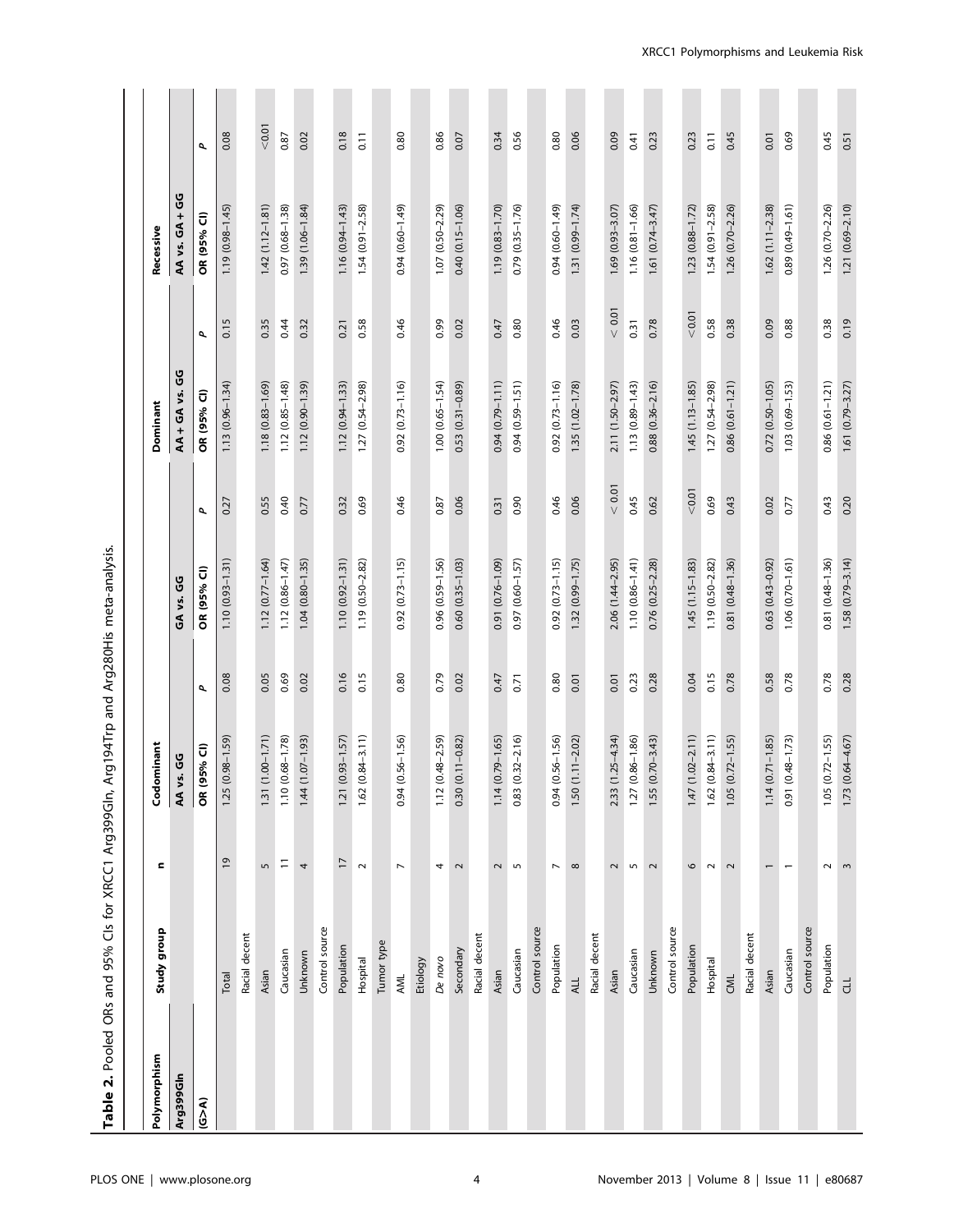| OR (95% CI)<br>ే<br>Recessive<br>OR (95%<br>AA vs.<br>0.19<br>0.10<br>0.45<br>0.35<br>0.05<br>0.48<br>0.32<br>0.66<br>0.30<br>0.68<br>0.25<br>0.48<br>0.62<br>0.17<br>0.17<br>0.04<br>0.17<br>0.51<br>0.88<br>0.82<br>0.33<br>σ<br>$\mathbf{p}$<br>ပ္ပိ<br>$2.43(0.43 - 13.83)$<br>$2.32(0.43 - 12.54)$<br>2.47 (0.45-13.49)<br>$1.44(0.28 - 7.51)$<br>1.74 (0.79-3.86)<br>$1.05(0.69 - 1.61)$<br>$1.11(0.85 - 1.46)$<br>$1.27(0.77 - 2.08)$<br>$1.27(0.66 - 2.45)$<br>$1.26(1.01 - 1.57)$<br>$1.10(0.71 - 1.68)$<br>$1.32(0.82 - 2.13)$<br>$1.27(0.66 - 2.45)$<br>$1.61(0.79 - 3.27)$<br>$1.20(0.96 - 1.48)$<br>$1.13(0.69 - 1.85)$<br>$1.29(1.00 - 1.67)$<br>1.19 (0.93-1.52)<br>1.74 (0.79-3.86)<br>$1.12(0.80 - 1.55)$<br>$1.08(0.40 - 2.89)$<br>$TT + CT$ vs. CC<br><b>AA + GA vs.</b><br>OR (95% CI)<br>OR (95% CI)<br>Dominant<br>0.70<br>0.05<br>0.46<br>0.46<br>0.46<br>0.20<br>0.09<br>0.10<br>0.18<br>0.16<br>0.48<br>0.34<br>0.50<br>0.34<br>0.07<br>0.10<br>0.47<br>0.02<br>0.84<br>0.75<br>0.27<br>σ<br>$\mathbf{p}$<br>1.86 (0.34-10.01)<br>2.30 (0.52-10.22)<br>$1.06(0.79 - 1.41)$<br>$1.22(0.81 - 1.83)$<br>2.21 (0.69-7.09)<br>1.35 (1.09-1.68)<br>$1.24(0.70-2.18)$<br>$1.58(0.79 - 3.14)$<br>$1.20(1.00-1.43)$<br>$1.16(0.75 - 1.78)$<br>$1.28(0.98 - 1.66)$<br>$1.24(0.70 - 2.18)$<br>$1.30(1.04 - 1.63)$<br>$1.11(0.85 - 1.45)$<br>$1.09(0.48 - 2.51)$<br>$1.14(0.79 - 1.64)$<br>$1.27(0.78 - 2.08)$<br>$1.06$ $(0.75 - 1.50)$<br>$1.19(0.97 - 1.47)$<br>$1.53(0.92 - 2.55)$<br>2.24 (0.73-6.86)<br>OR (95% CI)<br>OR (95% CI)<br><b>ვ</b><br>CT vs. CC<br>GA vs.<br>0.55<br>0.28<br>0.73<br>0.89<br>0.82<br>0.70<br>0.73<br>0.94<br>0.27<br>0.66<br>0.85<br>0.72<br>0.87<br>0.64<br>0.27<br>0.21<br>0.87<br>0.67<br>0.67<br>0.81<br>0.47<br>σ<br>$\mathbf{r}$<br>$1.49(0.03 - 87.31)$<br>$1.26(0.06 - 27.73)$<br>$(0.22 - 26.39)$<br>1.40 (0.02-92.08)<br>$(0.73 - 1.59)$<br>1.48 (0.24-9.08)<br>$0.60(0.07 - 5.11)$<br>$1.32(0.28 - 6.33)$<br>$1.21 (0.65 - 2.27)$<br>$1.06(0.20 - 5.68)$<br>$(0.28 - 6.33)$<br>$0.88$ $(0.28 - 2.77)$<br>$0.75(0.07 - 7.97)$<br>$2.08(0.57 - 7.63)$<br>$0.71(0.13 - 3.97)$<br>1.31 (0.86-1.99)<br>$1.73(0.64 - 4.67)$<br>$0.92(0.33 - 2.53)$<br>1.61 (0.69-3.74)<br>$(0.56 - 2.47)$<br>$(0.24 - 9.08)$<br>ominant<br>OR (95% CI)<br>OR (95% Cl)<br>AA vs. GG<br>TT vs. CC<br>Ğ<br>1.08<br>2.41<br><b>1.18</b><br>1.32<br>1.48<br>$\overline{0}$<br>$\overline{12}$<br>c<br>$\sim$<br>$\sim$<br>$\overline{ }$<br>$\,$ $\,$<br>3<br>6<br>4<br>$\sim$<br>$\sim$<br>$\sim$<br>$\sim$<br>$\circ$<br>$\,$ $\,$<br>$\sim$<br>4<br>$\sim$<br>$\overline{\phantom{0}}$<br>2<br>Control source<br>Control source<br>Control source<br>Control source<br>Study group<br>Racial decent<br>Racial decent<br>Racial decent<br>Racial decent<br>Tumor type<br>Population<br>Population<br>Population<br>Population<br>Secondary<br>Caucasian<br>Caucasian<br>Caucasian<br>Caucasian<br>Unknown<br>Unknown<br>Unknown<br>Hospital<br>De novo<br>Hospital<br>Etiology<br>Asian<br>Asian<br>Asian<br>Total<br>AML<br>ALL.<br>Polymorphism<br>Arg399GIn<br>Arg194Trp<br>(6 > A)<br>$(2-\tau)$ |  |  |  |  |                        |              |
|---------------------------------------------------------------------------------------------------------------------------------------------------------------------------------------------------------------------------------------------------------------------------------------------------------------------------------------------------------------------------------------------------------------------------------------------------------------------------------------------------------------------------------------------------------------------------------------------------------------------------------------------------------------------------------------------------------------------------------------------------------------------------------------------------------------------------------------------------------------------------------------------------------------------------------------------------------------------------------------------------------------------------------------------------------------------------------------------------------------------------------------------------------------------------------------------------------------------------------------------------------------------------------------------------------------------------------------------------------------------------------------------------------------------------------------------------------------------------------------------------------------------------------------------------------------------------------------------------------------------------------------------------------------------------------------------------------------------------------------------------------------------------------------------------------------------------------------------------------------------------------------------------------------------------------------------------------------------------------------------------------------------------------------------------------------------------------------------------------------------------------------------------------------------------------------------------------------------------------------------------------------------------------------------------------------------------------------------------------------------------------------------------------------------------------------------------------------------------------------------------------------------------------------------------------------------------------------------------------------------------------------------------------------------------------------------------------------------------------------------------------------------------------------------------------------------------------------------------------------------------------------------------------------------------------------------------------------------------------------------------------------------------------------------------------------------------------------------------------------------------------------|--|--|--|--|------------------------|--------------|
|                                                                                                                                                                                                                                                                                                                                                                                                                                                                                                                                                                                                                                                                                                                                                                                                                                                                                                                                                                                                                                                                                                                                                                                                                                                                                                                                                                                                                                                                                                                                                                                                                                                                                                                                                                                                                                                                                                                                                                                                                                                                                                                                                                                                                                                                                                                                                                                                                                                                                                                                                                                                                                                                                                                                                                                                                                                                                                                                                                                                                                                                                                                                       |  |  |  |  |                        |              |
|                                                                                                                                                                                                                                                                                                                                                                                                                                                                                                                                                                                                                                                                                                                                                                                                                                                                                                                                                                                                                                                                                                                                                                                                                                                                                                                                                                                                                                                                                                                                                                                                                                                                                                                                                                                                                                                                                                                                                                                                                                                                                                                                                                                                                                                                                                                                                                                                                                                                                                                                                                                                                                                                                                                                                                                                                                                                                                                                                                                                                                                                                                                                       |  |  |  |  | ပ္ပိ<br>$\ddot{}$      |              |
|                                                                                                                                                                                                                                                                                                                                                                                                                                                                                                                                                                                                                                                                                                                                                                                                                                                                                                                                                                                                                                                                                                                                                                                                                                                                                                                                                                                                                                                                                                                                                                                                                                                                                                                                                                                                                                                                                                                                                                                                                                                                                                                                                                                                                                                                                                                                                                                                                                                                                                                                                                                                                                                                                                                                                                                                                                                                                                                                                                                                                                                                                                                                       |  |  |  |  | $\widehat{\sigma}$     | σ            |
|                                                                                                                                                                                                                                                                                                                                                                                                                                                                                                                                                                                                                                                                                                                                                                                                                                                                                                                                                                                                                                                                                                                                                                                                                                                                                                                                                                                                                                                                                                                                                                                                                                                                                                                                                                                                                                                                                                                                                                                                                                                                                                                                                                                                                                                                                                                                                                                                                                                                                                                                                                                                                                                                                                                                                                                                                                                                                                                                                                                                                                                                                                                                       |  |  |  |  |                        |              |
|                                                                                                                                                                                                                                                                                                                                                                                                                                                                                                                                                                                                                                                                                                                                                                                                                                                                                                                                                                                                                                                                                                                                                                                                                                                                                                                                                                                                                                                                                                                                                                                                                                                                                                                                                                                                                                                                                                                                                                                                                                                                                                                                                                                                                                                                                                                                                                                                                                                                                                                                                                                                                                                                                                                                                                                                                                                                                                                                                                                                                                                                                                                                       |  |  |  |  | $1.25(0.36 - 4.35)$    | 0.72         |
|                                                                                                                                                                                                                                                                                                                                                                                                                                                                                                                                                                                                                                                                                                                                                                                                                                                                                                                                                                                                                                                                                                                                                                                                                                                                                                                                                                                                                                                                                                                                                                                                                                                                                                                                                                                                                                                                                                                                                                                                                                                                                                                                                                                                                                                                                                                                                                                                                                                                                                                                                                                                                                                                                                                                                                                                                                                                                                                                                                                                                                                                                                                                       |  |  |  |  | $1.27(0.86 - 1.88)$    | 0.23         |
|                                                                                                                                                                                                                                                                                                                                                                                                                                                                                                                                                                                                                                                                                                                                                                                                                                                                                                                                                                                                                                                                                                                                                                                                                                                                                                                                                                                                                                                                                                                                                                                                                                                                                                                                                                                                                                                                                                                                                                                                                                                                                                                                                                                                                                                                                                                                                                                                                                                                                                                                                                                                                                                                                                                                                                                                                                                                                                                                                                                                                                                                                                                                       |  |  |  |  |                        |              |
|                                                                                                                                                                                                                                                                                                                                                                                                                                                                                                                                                                                                                                                                                                                                                                                                                                                                                                                                                                                                                                                                                                                                                                                                                                                                                                                                                                                                                                                                                                                                                                                                                                                                                                                                                                                                                                                                                                                                                                                                                                                                                                                                                                                                                                                                                                                                                                                                                                                                                                                                                                                                                                                                                                                                                                                                                                                                                                                                                                                                                                                                                                                                       |  |  |  |  | $1.21(0.69 - 2.10)$    | 0.51         |
|                                                                                                                                                                                                                                                                                                                                                                                                                                                                                                                                                                                                                                                                                                                                                                                                                                                                                                                                                                                                                                                                                                                                                                                                                                                                                                                                                                                                                                                                                                                                                                                                                                                                                                                                                                                                                                                                                                                                                                                                                                                                                                                                                                                                                                                                                                                                                                                                                                                                                                                                                                                                                                                                                                                                                                                                                                                                                                                                                                                                                                                                                                                                       |  |  |  |  | $\Pi$ vs. $CT + CC$    |              |
|                                                                                                                                                                                                                                                                                                                                                                                                                                                                                                                                                                                                                                                                                                                                                                                                                                                                                                                                                                                                                                                                                                                                                                                                                                                                                                                                                                                                                                                                                                                                                                                                                                                                                                                                                                                                                                                                                                                                                                                                                                                                                                                                                                                                                                                                                                                                                                                                                                                                                                                                                                                                                                                                                                                                                                                                                                                                                                                                                                                                                                                                                                                                       |  |  |  |  |                        | $\mathbf{r}$ |
|                                                                                                                                                                                                                                                                                                                                                                                                                                                                                                                                                                                                                                                                                                                                                                                                                                                                                                                                                                                                                                                                                                                                                                                                                                                                                                                                                                                                                                                                                                                                                                                                                                                                                                                                                                                                                                                                                                                                                                                                                                                                                                                                                                                                                                                                                                                                                                                                                                                                                                                                                                                                                                                                                                                                                                                                                                                                                                                                                                                                                                                                                                                                       |  |  |  |  | $1.11(0.63 - 1.94)$    | 0.72         |
|                                                                                                                                                                                                                                                                                                                                                                                                                                                                                                                                                                                                                                                                                                                                                                                                                                                                                                                                                                                                                                                                                                                                                                                                                                                                                                                                                                                                                                                                                                                                                                                                                                                                                                                                                                                                                                                                                                                                                                                                                                                                                                                                                                                                                                                                                                                                                                                                                                                                                                                                                                                                                                                                                                                                                                                                                                                                                                                                                                                                                                                                                                                                       |  |  |  |  |                        |              |
|                                                                                                                                                                                                                                                                                                                                                                                                                                                                                                                                                                                                                                                                                                                                                                                                                                                                                                                                                                                                                                                                                                                                                                                                                                                                                                                                                                                                                                                                                                                                                                                                                                                                                                                                                                                                                                                                                                                                                                                                                                                                                                                                                                                                                                                                                                                                                                                                                                                                                                                                                                                                                                                                                                                                                                                                                                                                                                                                                                                                                                                                                                                                       |  |  |  |  | $0.87(0.36 - 2.08)$    | 0.75         |
|                                                                                                                                                                                                                                                                                                                                                                                                                                                                                                                                                                                                                                                                                                                                                                                                                                                                                                                                                                                                                                                                                                                                                                                                                                                                                                                                                                                                                                                                                                                                                                                                                                                                                                                                                                                                                                                                                                                                                                                                                                                                                                                                                                                                                                                                                                                                                                                                                                                                                                                                                                                                                                                                                                                                                                                                                                                                                                                                                                                                                                                                                                                                       |  |  |  |  | $0.97(0.22 - 4.31)$    | 0.97         |
|                                                                                                                                                                                                                                                                                                                                                                                                                                                                                                                                                                                                                                                                                                                                                                                                                                                                                                                                                                                                                                                                                                                                                                                                                                                                                                                                                                                                                                                                                                                                                                                                                                                                                                                                                                                                                                                                                                                                                                                                                                                                                                                                                                                                                                                                                                                                                                                                                                                                                                                                                                                                                                                                                                                                                                                                                                                                                                                                                                                                                                                                                                                                       |  |  |  |  | $1.54(0.66 - 3.57)$    | 0.31         |
|                                                                                                                                                                                                                                                                                                                                                                                                                                                                                                                                                                                                                                                                                                                                                                                                                                                                                                                                                                                                                                                                                                                                                                                                                                                                                                                                                                                                                                                                                                                                                                                                                                                                                                                                                                                                                                                                                                                                                                                                                                                                                                                                                                                                                                                                                                                                                                                                                                                                                                                                                                                                                                                                                                                                                                                                                                                                                                                                                                                                                                                                                                                                       |  |  |  |  |                        |              |
|                                                                                                                                                                                                                                                                                                                                                                                                                                                                                                                                                                                                                                                                                                                                                                                                                                                                                                                                                                                                                                                                                                                                                                                                                                                                                                                                                                                                                                                                                                                                                                                                                                                                                                                                                                                                                                                                                                                                                                                                                                                                                                                                                                                                                                                                                                                                                                                                                                                                                                                                                                                                                                                                                                                                                                                                                                                                                                                                                                                                                                                                                                                                       |  |  |  |  | $1.08(0.56 - 2.08)$    | 0.82         |
|                                                                                                                                                                                                                                                                                                                                                                                                                                                                                                                                                                                                                                                                                                                                                                                                                                                                                                                                                                                                                                                                                                                                                                                                                                                                                                                                                                                                                                                                                                                                                                                                                                                                                                                                                                                                                                                                                                                                                                                                                                                                                                                                                                                                                                                                                                                                                                                                                                                                                                                                                                                                                                                                                                                                                                                                                                                                                                                                                                                                                                                                                                                                       |  |  |  |  | $1.27(0.31 - 5.19)$    | 0.74         |
|                                                                                                                                                                                                                                                                                                                                                                                                                                                                                                                                                                                                                                                                                                                                                                                                                                                                                                                                                                                                                                                                                                                                                                                                                                                                                                                                                                                                                                                                                                                                                                                                                                                                                                                                                                                                                                                                                                                                                                                                                                                                                                                                                                                                                                                                                                                                                                                                                                                                                                                                                                                                                                                                                                                                                                                                                                                                                                                                                                                                                                                                                                                                       |  |  |  |  |                        |              |
|                                                                                                                                                                                                                                                                                                                                                                                                                                                                                                                                                                                                                                                                                                                                                                                                                                                                                                                                                                                                                                                                                                                                                                                                                                                                                                                                                                                                                                                                                                                                                                                                                                                                                                                                                                                                                                                                                                                                                                                                                                                                                                                                                                                                                                                                                                                                                                                                                                                                                                                                                                                                                                                                                                                                                                                                                                                                                                                                                                                                                                                                                                                                       |  |  |  |  | $1.21 (0.27 - 5.42)$   | 0.80         |
|                                                                                                                                                                                                                                                                                                                                                                                                                                                                                                                                                                                                                                                                                                                                                                                                                                                                                                                                                                                                                                                                                                                                                                                                                                                                                                                                                                                                                                                                                                                                                                                                                                                                                                                                                                                                                                                                                                                                                                                                                                                                                                                                                                                                                                                                                                                                                                                                                                                                                                                                                                                                                                                                                                                                                                                                                                                                                                                                                                                                                                                                                                                                       |  |  |  |  |                        |              |
|                                                                                                                                                                                                                                                                                                                                                                                                                                                                                                                                                                                                                                                                                                                                                                                                                                                                                                                                                                                                                                                                                                                                                                                                                                                                                                                                                                                                                                                                                                                                                                                                                                                                                                                                                                                                                                                                                                                                                                                                                                                                                                                                                                                                                                                                                                                                                                                                                                                                                                                                                                                                                                                                                                                                                                                                                                                                                                                                                                                                                                                                                                                                       |  |  |  |  | $1.16(0.04 - 37.87)$   | 0.94         |
|                                                                                                                                                                                                                                                                                                                                                                                                                                                                                                                                                                                                                                                                                                                                                                                                                                                                                                                                                                                                                                                                                                                                                                                                                                                                                                                                                                                                                                                                                                                                                                                                                                                                                                                                                                                                                                                                                                                                                                                                                                                                                                                                                                                                                                                                                                                                                                                                                                                                                                                                                                                                                                                                                                                                                                                                                                                                                                                                                                                                                                                                                                                                       |  |  |  |  | 1.18 (0.05-25.84)      | 0.92         |
|                                                                                                                                                                                                                                                                                                                                                                                                                                                                                                                                                                                                                                                                                                                                                                                                                                                                                                                                                                                                                                                                                                                                                                                                                                                                                                                                                                                                                                                                                                                                                                                                                                                                                                                                                                                                                                                                                                                                                                                                                                                                                                                                                                                                                                                                                                                                                                                                                                                                                                                                                                                                                                                                                                                                                                                                                                                                                                                                                                                                                                                                                                                                       |  |  |  |  |                        |              |
|                                                                                                                                                                                                                                                                                                                                                                                                                                                                                                                                                                                                                                                                                                                                                                                                                                                                                                                                                                                                                                                                                                                                                                                                                                                                                                                                                                                                                                                                                                                                                                                                                                                                                                                                                                                                                                                                                                                                                                                                                                                                                                                                                                                                                                                                                                                                                                                                                                                                                                                                                                                                                                                                                                                                                                                                                                                                                                                                                                                                                                                                                                                                       |  |  |  |  | $0.94(0.65 - 1.36)$    | 0.73         |
|                                                                                                                                                                                                                                                                                                                                                                                                                                                                                                                                                                                                                                                                                                                                                                                                                                                                                                                                                                                                                                                                                                                                                                                                                                                                                                                                                                                                                                                                                                                                                                                                                                                                                                                                                                                                                                                                                                                                                                                                                                                                                                                                                                                                                                                                                                                                                                                                                                                                                                                                                                                                                                                                                                                                                                                                                                                                                                                                                                                                                                                                                                                                       |  |  |  |  | 1.08 (0.03-39.94)      | 0.97         |
|                                                                                                                                                                                                                                                                                                                                                                                                                                                                                                                                                                                                                                                                                                                                                                                                                                                                                                                                                                                                                                                                                                                                                                                                                                                                                                                                                                                                                                                                                                                                                                                                                                                                                                                                                                                                                                                                                                                                                                                                                                                                                                                                                                                                                                                                                                                                                                                                                                                                                                                                                                                                                                                                                                                                                                                                                                                                                                                                                                                                                                                                                                                                       |  |  |  |  |                        |              |
|                                                                                                                                                                                                                                                                                                                                                                                                                                                                                                                                                                                                                                                                                                                                                                                                                                                                                                                                                                                                                                                                                                                                                                                                                                                                                                                                                                                                                                                                                                                                                                                                                                                                                                                                                                                                                                                                                                                                                                                                                                                                                                                                                                                                                                                                                                                                                                                                                                                                                                                                                                                                                                                                                                                                                                                                                                                                                                                                                                                                                                                                                                                                       |  |  |  |  | $1.21 (0.27 - 5.42)$   | 0.80         |
|                                                                                                                                                                                                                                                                                                                                                                                                                                                                                                                                                                                                                                                                                                                                                                                                                                                                                                                                                                                                                                                                                                                                                                                                                                                                                                                                                                                                                                                                                                                                                                                                                                                                                                                                                                                                                                                                                                                                                                                                                                                                                                                                                                                                                                                                                                                                                                                                                                                                                                                                                                                                                                                                                                                                                                                                                                                                                                                                                                                                                                                                                                                                       |  |  |  |  | $0.87$ $(0.30 - 2.52)$ | 0.79         |
|                                                                                                                                                                                                                                                                                                                                                                                                                                                                                                                                                                                                                                                                                                                                                                                                                                                                                                                                                                                                                                                                                                                                                                                                                                                                                                                                                                                                                                                                                                                                                                                                                                                                                                                                                                                                                                                                                                                                                                                                                                                                                                                                                                                                                                                                                                                                                                                                                                                                                                                                                                                                                                                                                                                                                                                                                                                                                                                                                                                                                                                                                                                                       |  |  |  |  |                        |              |
|                                                                                                                                                                                                                                                                                                                                                                                                                                                                                                                                                                                                                                                                                                                                                                                                                                                                                                                                                                                                                                                                                                                                                                                                                                                                                                                                                                                                                                                                                                                                                                                                                                                                                                                                                                                                                                                                                                                                                                                                                                                                                                                                                                                                                                                                                                                                                                                                                                                                                                                                                                                                                                                                                                                                                                                                                                                                                                                                                                                                                                                                                                                                       |  |  |  |  | $0.75(0.09 - 6.12)$    | 0.79         |
|                                                                                                                                                                                                                                                                                                                                                                                                                                                                                                                                                                                                                                                                                                                                                                                                                                                                                                                                                                                                                                                                                                                                                                                                                                                                                                                                                                                                                                                                                                                                                                                                                                                                                                                                                                                                                                                                                                                                                                                                                                                                                                                                                                                                                                                                                                                                                                                                                                                                                                                                                                                                                                                                                                                                                                                                                                                                                                                                                                                                                                                                                                                                       |  |  |  |  | $0.58(0.07 - 4.68)$    | 0.61         |
|                                                                                                                                                                                                                                                                                                                                                                                                                                                                                                                                                                                                                                                                                                                                                                                                                                                                                                                                                                                                                                                                                                                                                                                                                                                                                                                                                                                                                                                                                                                                                                                                                                                                                                                                                                                                                                                                                                                                                                                                                                                                                                                                                                                                                                                                                                                                                                                                                                                                                                                                                                                                                                                                                                                                                                                                                                                                                                                                                                                                                                                                                                                                       |  |  |  |  | $1.97(0.54 - 7.18)$    | 0.30         |
|                                                                                                                                                                                                                                                                                                                                                                                                                                                                                                                                                                                                                                                                                                                                                                                                                                                                                                                                                                                                                                                                                                                                                                                                                                                                                                                                                                                                                                                                                                                                                                                                                                                                                                                                                                                                                                                                                                                                                                                                                                                                                                                                                                                                                                                                                                                                                                                                                                                                                                                                                                                                                                                                                                                                                                                                                                                                                                                                                                                                                                                                                                                                       |  |  |  |  |                        |              |
|                                                                                                                                                                                                                                                                                                                                                                                                                                                                                                                                                                                                                                                                                                                                                                                                                                                                                                                                                                                                                                                                                                                                                                                                                                                                                                                                                                                                                                                                                                                                                                                                                                                                                                                                                                                                                                                                                                                                                                                                                                                                                                                                                                                                                                                                                                                                                                                                                                                                                                                                                                                                                                                                                                                                                                                                                                                                                                                                                                                                                                                                                                                                       |  |  |  |  | $0.72(0.14 - 3.64)$    | 0.69         |
|                                                                                                                                                                                                                                                                                                                                                                                                                                                                                                                                                                                                                                                                                                                                                                                                                                                                                                                                                                                                                                                                                                                                                                                                                                                                                                                                                                                                                                                                                                                                                                                                                                                                                                                                                                                                                                                                                                                                                                                                                                                                                                                                                                                                                                                                                                                                                                                                                                                                                                                                                                                                                                                                                                                                                                                                                                                                                                                                                                                                                                                                                                                                       |  |  |  |  | $1.27(0.31 - 5.19)$    | 0.74         |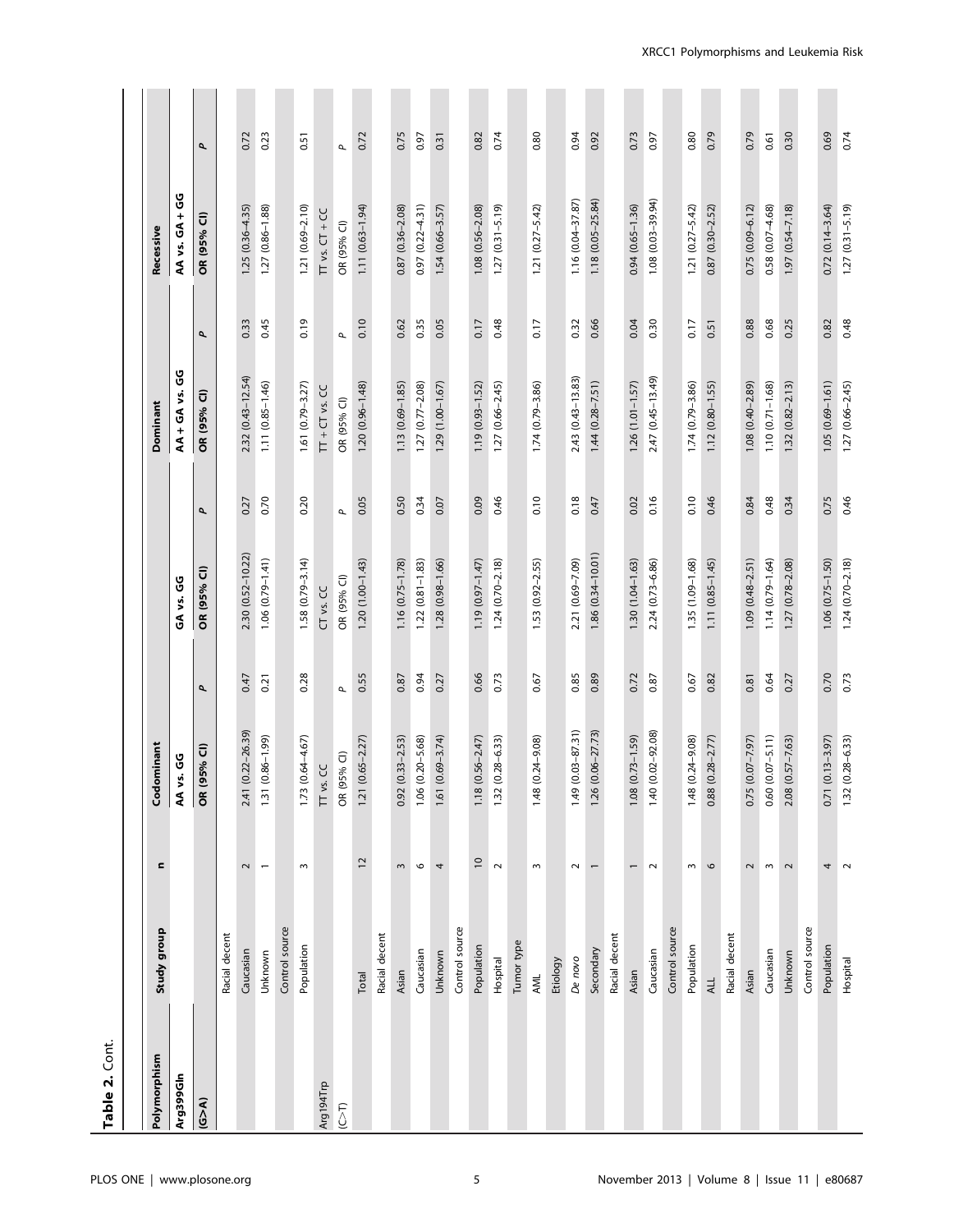| Table 2. Cont.         |                |                          |                         |              |                        |              |                              |              |                            |              |
|------------------------|----------------|--------------------------|-------------------------|--------------|------------------------|--------------|------------------------------|--------------|----------------------------|--------------|
| Polymorphism           | Study group    | Ξ                        | Codominant              |              |                        |              | Dominant                     |              | Recessive                  |              |
| Arg399GIn              |                |                          | AA vs. GG               |              | ပ္ပိ<br>۶.<br>G        |              | ق<br>ق<br><b>AA + GA vs.</b> |              | ق<br>ق<br>$6A +$<br>AA vs. |              |
| $\widetilde{\epsilon}$ |                |                          | OR (95% CI)             | σ            | OR (95% CI)            | σ            | OR (95% CI)                  | σ            | OR (95% CI)                | σ            |
|                        | $\exists$      | $\sim$                   | $1.14(0.35 - 3.63)$     | 0.83         | $1.03(0.42 - 2.53)$    | 0.94         | $1.10(0.53 - 2.29)$          | 0.80         | $1.10(0.34 - 3.52)$        | 0.87         |
|                        | Racial decent  |                          |                         |              |                        |              |                              |              |                            |              |
|                        | Caucasian      | $\overline{ }$           | 1.93 (0.08-48.52)       | 0.69         | 0.57 (0.20-1.59)       | 0.28         | $0.64$ $(0.23 - 1.75)$       | 0.38         | 2.09 (0.08-52.34)          | 0.65         |
|                        | Unknown        | $\overline{\phantom{0}}$ | $1.05(0.30 - 3.65)$     | 0.94         | $1.47(0.98 - 2.21)$    | 0.07         | $1.43(0.96 - 2.11)$          | 0.08         | $1.00(0.29 - 3.48)$        | 1.00         |
|                        | Control source |                          |                         |              |                        |              |                              |              |                            |              |
|                        | Population     | $\sim$                   | $1.14(0.35 - 3.63)$     | 0.83         | $1.03(0.42 - 2.53)$    | 0.94         | $1.10(0.53 - 2.29)$          | 0.80         | $1.10(0.34 - 3.52)$        | 0.87         |
| Arg280His              |                |                          | AA vs. GG               |              | GA vs. GG              |              | AA + GA vs GG                |              | AA vs GA + GG              |              |
| $(6 - A)$              |                |                          | OR (95% CI)             | $\mathbf{p}$ | OR (95% CI)            | $\mathbf{p}$ | OR (95% CI)                  | $\mathbf{a}$ | OR (95% CI)                | $\mathbf{p}$ |
|                        | Total          | $\circ$                  | $1.32(0.56 - 3.11)$     | 0.52         | $1.02(0.82 - 1.27)$    | 0.87         | $1.01 (0.78 - 1.30)$         | 0.97         | $1.28(0.55 - 3.01)$        | 0.57         |
|                        | Racial decent  |                          |                         |              |                        |              |                              |              |                            |              |
|                        | Asian          | 4                        | $1.50(0.57 - 3.91)$     | 0.41         | $1.05(0.73 - 1.51)$    | 0.79         | $1.02(0.68 - 1.54)$          | 0.91         | $1.44$ $(0.55 - 3.75)$     | 0.46         |
|                        | Unknown        | $\sim$                   | 0.76 (0.08-7.39)        | 0.81         | $0.92(0.65 - 1.28)$    | 0.61         | $0.90(0.65 - 1.26)$          | 0.55         | $0.77$ $(0.08 - 7.31)$     | 0.82         |
|                        | Control source |                          |                         |              |                        |              |                              |              |                            |              |
|                        | Population     | S                        | $1.23(0.47 - 3.26)$     | 0.67         | $0.97(0.78 - 1.22)$    | 0.81         | $0.94(0.72 - 1.24)$          | 0.68         | $1.22(0.46 - 3.22)$        | 0.69         |
|                        | Hospital       | $\overline{ }$           | 1.68 (0.27-10.31)       | 0.58         | $1.42(0.80 - 2.50)$    | 0.23         | $1.43(0.82 - 2.50)$          | 0.21         | 1.51 (0.25-9.23)           | 0.65         |
|                        | Tumor type     |                          |                         |              |                        |              |                              |              |                            |              |
|                        | AML            |                          | 2.36 (0.63-8.86)        | 0.20         | $1.14(0.81 - 1.61)$    | 0.45         | $1.18(0.85 - 1.66)$          | 0.32         | $2.29(0.61 - 8.60)$        | 0.22         |
|                        | Etiology       |                          |                         |              |                        |              |                              |              |                            |              |
|                        | De novo        | $\overline{\phantom{0}}$ | $1.58(0.35 - 7.13)$     | 0.55         | $1.10(0.77 - 1.58)$    | 0.59         | $1.12(0.79 - 1.59)$          | 0.53         | $1.55(0.34 - 6.98)$        | 0.57         |
|                        | Secondary      | $\overline{\phantom{0}}$ | 8.90 (1.56-50.94)       | 0.01         | $1.47(0.67 - 3.24)$    | 0.34         | $1.73(0.83 - 3.63)$          | 0.14         | 8.15 (1.44-46.06)          | 0.02         |
|                        | Racial decent  |                          |                         |              |                        |              |                              |              |                            |              |
|                        | Asian          | $\overline{\phantom{0}}$ | $(0.63 - 8.86)$<br>2.36 | 0.20         | $1.14(0.81 - 1.61)$    | 0.45         | 1.185 (0.85-1.66)            | 0.32         | $2.29(0.61 - 8.60)$        | 0.22         |
|                        | Control source |                          |                         |              |                        |              |                              |              |                            |              |
|                        | Population     | $\overline{\phantom{0}}$ | 2.36 (0.63-8.86)        | 0.20         | $1.14(0.81 - 1.61)$    | 0.45         | 1.185 (0.85-1.66)            | 0.32         | $2.29(0.61 - 8.60)$        | 0.22         |
|                        | ALL            | $\sim$                   | $1.35(0.37 - 4.98)$     | 0.65         | $1.13(0.80 - 1.59)$    | 0.49         | $1.13(0.80 - 1.58)$          | 0.49         | $1.28(0.35 - 4.71)$        | 0.71         |
|                        | Racial decent  |                          |                         |              |                        |              |                              |              |                            |              |
|                        | Asian          | 2                        | $(0.24 - 5.39)$<br>1.15 | 0.86         | $1.20(0.78-1.84)$      | 0.41         | $1.17(0.74 - 1.84)$          | 0.50         | $1.07(0.23 - 5.00)$        | 0.94         |
|                        | Unknown        | $\overline{ }$           | 2.02 (0.18-22.72)       | 0.57         | $1.01 (0.57 - 1.81)$   | 0.97         | $1.04(0.59 - 1.84)$          | 0.88         | 2.02 (0.18-22.54)          | 0.57         |
|                        | Control source |                          |                         |              |                        |              |                              |              |                            |              |
|                        | Population     | $\sim$                   | $(0.16 - 7.01)$<br>1.07 | 0.94         | $0.99$ $(0.64 - 1.53)$ | 0.97         | $0.98$ $(0.64 - 1.50)$       | 0.92         | $1.07$ $(0.17 - 7.00)$     | 0.94         |
|                        | Hospital       | $\overline{\phantom{0}}$ | $1.68$ $(0.27 - 10.31)$ | 0.58         | $1.42(0.80 - 2.51)$    | 0.23         | $1.43(0.82 - 2.50)$          | 0.21         | 1.51 (0.25-9.23)           | 0.65         |
|                        | CML            | $\overline{ }$           | $0.33$ $(0.01 - 8.02)$  | 0.49         | $0.36(0.11 - 1.13)$    | 0.08         | $0.33$ $(0.10 - 1.02)$       | 0.05         | $0.33$ $(0.01 - 8.19)$     | 0.50         |
|                        | Racial decent  |                          |                         |              |                        |              |                              |              |                            |              |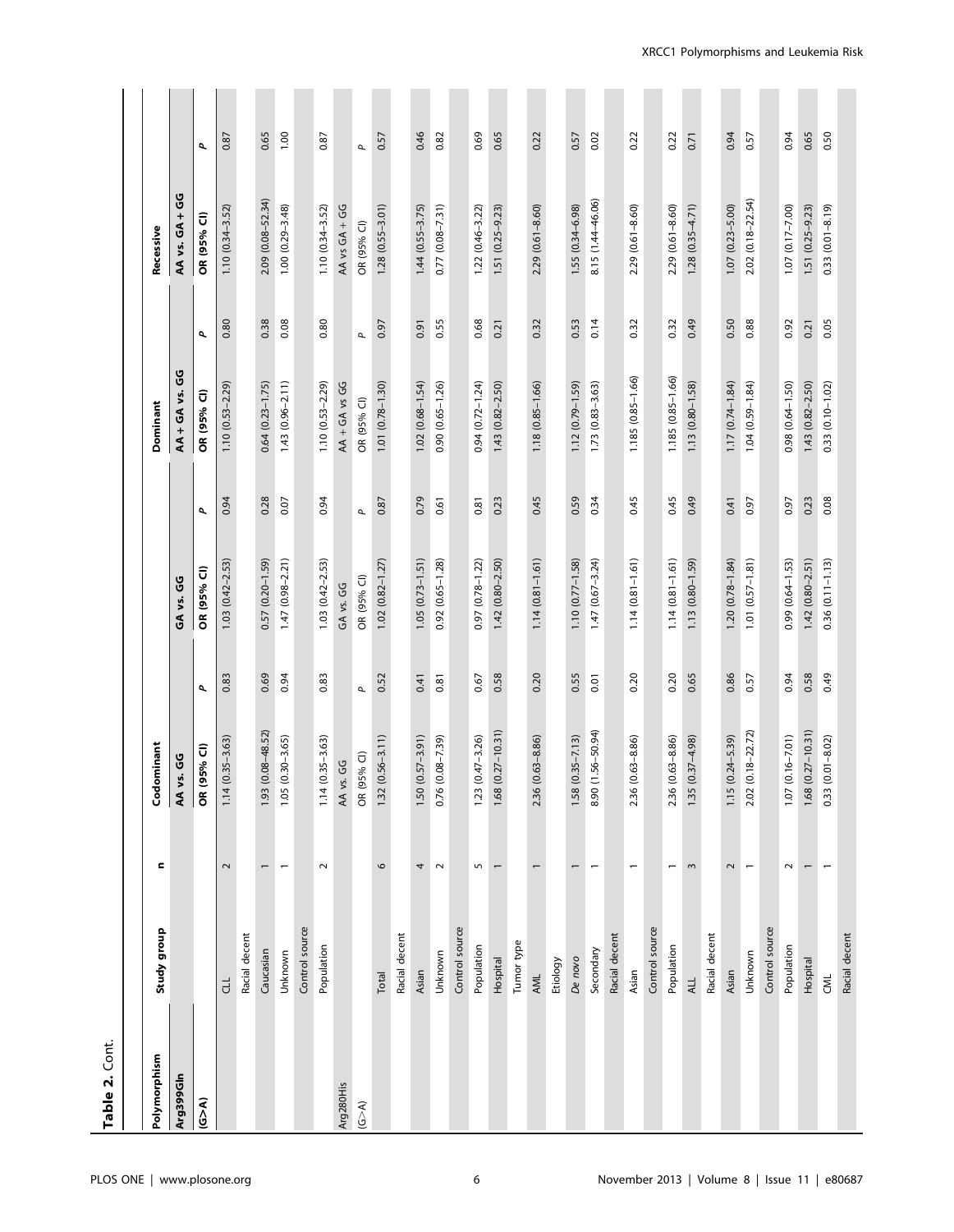| $0.84(0.55 - 1.27)$<br>$0.33(0.10 - 1.02)$<br>$0.33$ $(0.10 - 1.02)$<br>$0.84(0.55 - 1.27)$<br>OR (95% CI)<br>Dominant<br>0.08<br>0.08<br>0.51<br>0.51<br>٩<br>$0.87(0.57 - 1.32)$<br>$0.36(0.11 - 1.13)$<br>$0.36$ $(0.11 - 1.13)$<br>$0.87(0.57 - 1.32)$<br>OR (95% CI)<br>GA vs. GG<br>0.49<br>0.49<br>0.29<br>0.29<br>٩<br>$(0.01 - 4.10)$<br>$(0.01 - 4.10)$<br>$(0.01 - 8.02)$<br>$(0.01 - 8.02)$<br>Codominant<br>95% CI)<br><b>SP 95</b><br>0.33(<br>0.20<br>0.20<br>0.33<br>ś<br><b>OR</b><br>c<br>Control source<br>Study group<br>Racial decent<br>Population<br>Unknown<br>Asian<br>F<br>Polymorphism<br>Arg399GIn<br>ৰ্∆ত |                                       |  |  |  |                |      |                                                                                                                                                                                                                 |      |
|----------------------------------------------------------------------------------------------------------------------------------------------------------------------------------------------------------------------------------------------------------------------------------------------------------------------------------------------------------------------------------------------------------------------------------------------------------------------------------------------------------------------------------------------------------------------------------------------------------------------------------------|---------------------------------------|--|--|--|----------------|------|-----------------------------------------------------------------------------------------------------------------------------------------------------------------------------------------------------------------|------|
|                                                                                                                                                                                                                                                                                                                                                                                                                                                                                                                                                                                                                                        |                                       |  |  |  |                |      | Recessive                                                                                                                                                                                                       |      |
|                                                                                                                                                                                                                                                                                                                                                                                                                                                                                                                                                                                                                                        |                                       |  |  |  | AA + GA vs. GG |      | AA vs. GA + GG                                                                                                                                                                                                  |      |
|                                                                                                                                                                                                                                                                                                                                                                                                                                                                                                                                                                                                                                        |                                       |  |  |  |                | ٩    | OR (95% CI)                                                                                                                                                                                                     | م    |
|                                                                                                                                                                                                                                                                                                                                                                                                                                                                                                                                                                                                                                        |                                       |  |  |  |                | 0.05 | $0.33(0.01 - 8.19)$                                                                                                                                                                                             | 0.50 |
|                                                                                                                                                                                                                                                                                                                                                                                                                                                                                                                                                                                                                                        |                                       |  |  |  |                |      |                                                                                                                                                                                                                 |      |
|                                                                                                                                                                                                                                                                                                                                                                                                                                                                                                                                                                                                                                        |                                       |  |  |  |                | 0.05 | $0.33$ $(0.01 - 8.19)$                                                                                                                                                                                          | 0.50 |
|                                                                                                                                                                                                                                                                                                                                                                                                                                                                                                                                                                                                                                        |                                       |  |  |  |                | 0.40 | $0.20(0.01 - 4.16)$                                                                                                                                                                                             | 0.30 |
|                                                                                                                                                                                                                                                                                                                                                                                                                                                                                                                                                                                                                                        |                                       |  |  |  |                |      |                                                                                                                                                                                                                 |      |
|                                                                                                                                                                                                                                                                                                                                                                                                                                                                                                                                                                                                                                        |                                       |  |  |  |                | 0.40 | $0.20$ $(0.01 - 4.16)$                                                                                                                                                                                          | 0.30 |
| Control source                                                                                                                                                                                                                                                                                                                                                                                                                                                                                                                                                                                                                         |                                       |  |  |  |                |      |                                                                                                                                                                                                                 |      |
| $0.84$ $(0.55 - 1.27)$<br>0.51<br>$0.87(0.57 - 1.32)$<br>0.29<br>$(0.01 - 4.10)$<br>0.20(<br>Population                                                                                                                                                                                                                                                                                                                                                                                                                                                                                                                                |                                       |  |  |  |                | 0.40 | $0.20(0.01 - 4.16)$                                                                                                                                                                                             | 0.30 |
|                                                                                                                                                                                                                                                                                                                                                                                                                                                                                                                                                                                                                                        | doi:10.1371/journal.pone.0080687.t002 |  |  |  |                |      | n, number of studies; unknown, including study populations in which the race was mixed or unclear; secondary, including secondary and therapy-related AML; OR, odds ratio; CI, confidence interval; P, P value. |      |

XRCC1 Polymorphisms and Leukemia Risk

were included for further analysis (Figure 1). A database was established to display the study characteristics of each eligible study (Table 1). The distribution of genotypes in the control group of each study was in agreement with Hardy-Weinberg equilibrium except for 4 studies for Arg399Gln, 3 studies for Arg194Trp and 1 study for Arg280His (Table 1). All the included studies were rated as strong or moderate by EPHPP Quality Assessment Tool, indicating that the synthesis of results in a meta-analysis should be reliable (Table 1).

#### Meta-analysis results

Meta-analysis and relevant subgroups analysis by tumor type, race and control sources were conducted to examine the association between XRCC1 Arg399Gln (G>A), Arg194Trp  $(C>T)$ , and Arg280His  $(G>A)$  polymorphisms and leukemia risk in three genetic models. Stratified analysis by race and control sources in each leukemia type and by etiology in AML was further performed to explore the possible associations. The analyses results were shown in Table 2. The statistical power for XRCC1 polymorphisms and leukemia risk in three genetic models was shown in Table 3.

#### $XRCC1$  Arg399Gln  $(G>A)$  polymorphism

In the overall analysis, no statistically significant association between XRCC1 Arg399Gln polymorphism and leukemia susceptibility was observed in three genetic models. A very mild publication bias was detected by Egger's test  $(P = 0.04; \text{Bege's})$ test,  $P = 0.12$ ) in the codominant heterozygous comparison (GA vs. GG) (other data not shown). We repeated meta-analysis with the ''trim and fill'' method to adjust publication bias in this genetic model. The conclusion was not influenced, which indicated the robustness our conclusions (data not shown). In the stratified analysis by racial descent, increased risk of leukemia was found among Asians (AA vs. GA+GG, OR = 1.42, 95% CI: 1.12-1.81), and the unknown or mixed race subgroup (AA vs. GG, OR  $=$ 1.44, 95% CI: 1.07-1.93; AA vs. GA+GG, OR = 1.39, 95% CI: 1.06-1.84).

When performing meta-analysis by tumor type, higher risk can be detect in ALL (AA vs. GG, OR = 1.50, 95% CI: 1.11-2.02; AA+GA vs. GG, OR = 1.35, 95% CI: 1.02-1.78) (Figure 2A and 2B) and among ALL Asian (AA vs. GG, OR = 2.33, 95% CI: 1.25-4.34; GA vs. GG, OR = 2.06, 95% CI: 1.44-2.95; AA+GA vs. GG, OR = 2.11, 95% CI: 1.50-2.97) and population-based control subgroups (AA vs. GG, OR = 1.47, 95% CI: 1.02-2.11; GA vs. GG, OR = 1.45, 95% CI: 1.15-1.83; AA+GA vs. GG,  $OR = 1.45, 95\% \text{ CI: } 1.13-1.85$ . Although significant association was not found in AML, CML and CLL and in most subgroups by race and control sources of these leukemia types, a protective effect was exhibited among the secondary and therapy-related AML (AA vs. GG, OR = 0.30, 95% CI: 0.11-0.82; AA+GA vs. GG, OR = 0.53, 95% CI: 0.31-0.89) and the CML Asian subjects (GA vs. GG, OR =  $0.63$ , 95% CI: 0.43-0.92; AA vs. GA+GG, OR = 1.62, 95% CI: 1.11-2.38).

#### XRCC1 Arg194Trp  $(C>T)$  polymorphism

XRCC1 Arg194Trp was not associated with the leukemia susceptibility in the overall population or in different race and control source subgroups. Publication bias does not exist across the studies (data not shown). Arg194Trp worked as a risk factor in the AML Asians (CT vs. CC, OR = 1.30, 95% CI: 1.04-1.63; TT+CT vs. CC, OR =  $1.26$ , 95% CI: 1.01-1.57) albeit there was only one study for this race subgroup.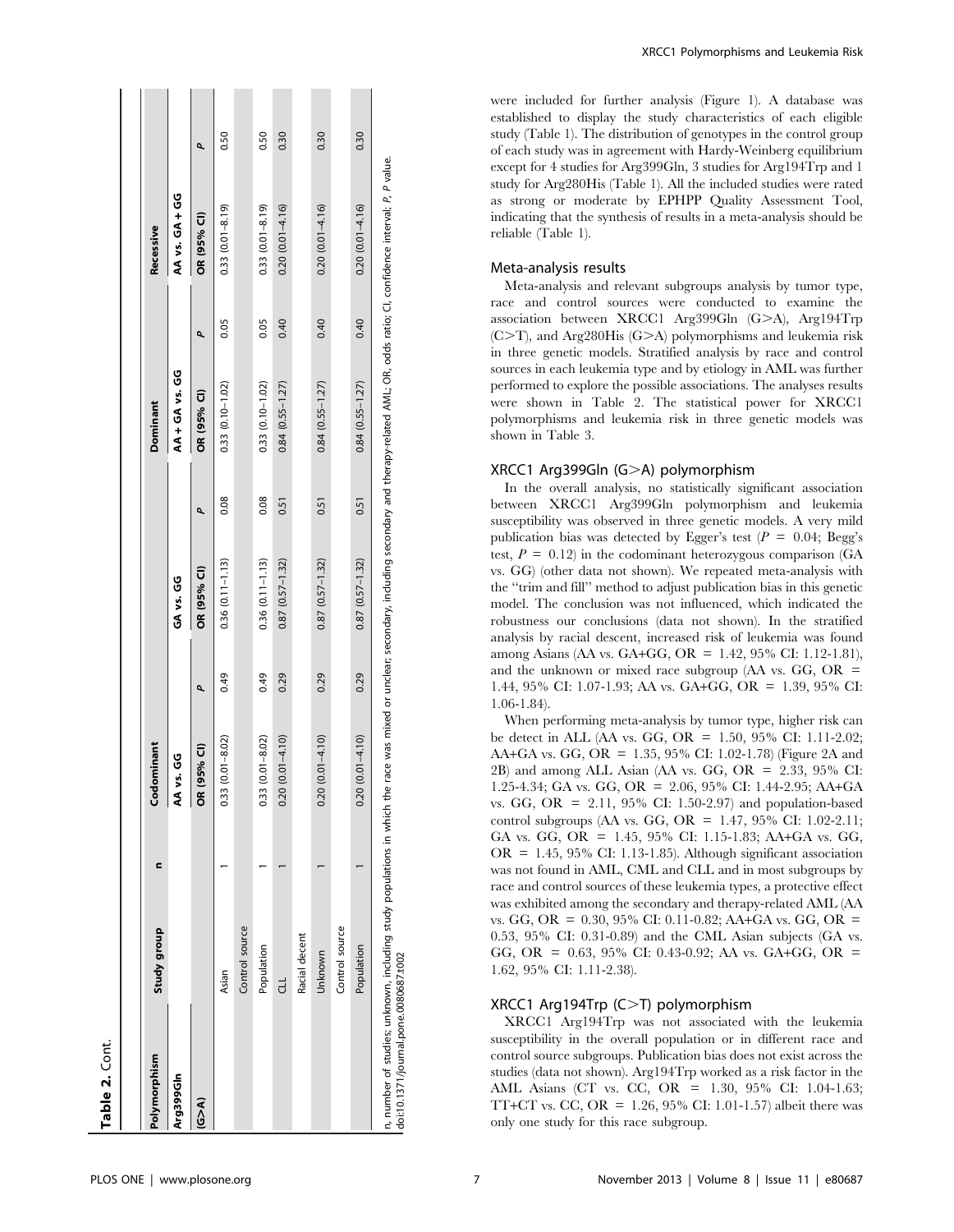Table 3. Statistical power (%) for XRCC1 polymorphisms and leukemia risk.

| Polymorphism        | Homozygous<br>codominant | Heterozygous codominant | <b>Dominant</b> | Recessive        |
|---------------------|--------------------------|-------------------------|-----------------|------------------|
| Arg399Gln (G>A)     | AA vs. GG                | GA vs. GG               | AA-GA vs. GG    | AA vs. GA+GG     |
|                     | 100                      | 80.4                    | 98.8            | 99.8             |
| Arg194Trp $(C > T)$ | TT vs. CC                | TC vs. CC               | TT+TC vs. CC    | $TT$ vs. $TC+CC$ |
|                     | 36.7                     | 50.4                    | 65.4            | 30.1             |
| Arg280His $(G>A)$   | AA vs. GG                | GA vs. GG               | AA+GA vs. GG    | AA vs. GA+GG     |
|                     | 1.1                      | 8.0                     | 7.9             | 1.1              |

doi:10.1371/journal.pone.0080687.t003

#### XRCC1 Arg280His  $(G>A)$  polymorphism

As for Arg280His polymorphism, no statistically significant association was present in any genetic model or subgroup except for among the secondary and therapy-related AML codominant model homozygous comparison (AA vs. GG, OR =  $8.90, 95\%$ ) CI: 1.56-50.94), and the recessive model (AA vs.  $GA+GG$ ,  $OR =$ 8.15, 95% CI: 1.44-46.06). Begg's test and Egger's test showed publication bias in the main meta-analysis in the codominant homozygous comparison (AA vs. GG, Begg's test  $P = 0.04$ , Egger's test  $P = 0.02$ ), and the recessive model (AA vs. GA+GG, Begg's test  $P = 0.04$ , Egger's test  $P = 0.02$ ) (other data not shown). Adjusting these two models by ''trim and fill'' method did not influence the conclusion (data not shown).

#### A Arg399Gln, ALL, AA vs GG

| Study                                                                                                                                                                  | <b>Odds Ratio</b> | <b>OR</b>                                                    | 95%-CI                                                                                                         |
|------------------------------------------------------------------------------------------------------------------------------------------------------------------------|-------------------|--------------------------------------------------------------|----------------------------------------------------------------------------------------------------------------|
| Joseph2005 n=155<br>Pakakasama2007 n=241<br>Batar2009 n=71<br>Meza-Espinoza2009 n=142<br>Tumer2010 n=202<br>Stanczyk2011 n=126<br>Canalle 2011 n=338<br>Özcan2011 n=61 |                   | 2.42<br>2.24<br>0.64<br>1.71<br>1.97<br>1.10<br>1.23<br>0.93 | [1.00; 5.89]<br>0.94; 5.37<br>0.23:<br>1.77<br>0.65; 4.48<br>.02:3.82<br>0.52:2.34<br>0.63; 2.40<br>0.09;9.681 |
| Total                                                                                                                                                                  |                   |                                                              | 1.50 [1.11; 2.02]                                                                                              |
| 0.1                                                                                                                                                                    | 0.5 1             | 10                                                           |                                                                                                                |

#### B Arg399Gln, ALL, AA+GA vs GG



Figure 2. Forest plots showed meta-analysis of XRCC1 Arg399Gln polymorphism and acute lymphocytic leukemia (ALL) risk in (A) homozygous codominant (AA vs. GG), and (B) dominant (AA+GA vs. GG) models. OR, Odds ratio; CI, confidence interval.

doi:10.1371/journal.pone.0080687.g002

#### Discussion

Nonsynonymous XRCC1 polymorphisms Arg399Gln, Arg194Trp, and Arg280His have been implicated in the risk of various cancers [7,8,34]. The relationship between these XRCC1 polymorphisms and leukemia risk has been examined in some case--control studies, but the results of these studies were contradictory and inconclusive. Although the association between XRCC1 polymorphisms and risk of some types of leukemia was recognized by a number of studies [15,17,20,21,22,23,24,25,27, 28,29,32,33], other reports did not take the XRCC1 genetic variants as risk or protective factors for leukemia [16,18,19,26,30,31]. We conducted a meta-analysis that includes 19 studies for Arg399Gln (G>A) polymorphism, 12 studies for Arg194Trp  $(C>T)$ , and 6 studies for Arg280His  $(G>A)$  to evaluate XRCC1 genotype-leukemia association (Figure 1).

Although associations between Arg399Gln, Arg194Trp, and Arg280His and overall leukemia risks were lacking, higher leukemia susceptibility was detected for Arg399Gln among Asians (AA vs. GA+GG, OR = 1.42, 95% CI: 1.12-1.81), and the unknown or mixed race subgroup (AA vs. GG, OR =  $1.44$ , 95% CI: 1.07-1.93; AA vs. GA+GG, OR = 1.39, 95% CI: 1.06-1.84) while no such effect was found among Caucasians (Table 2). The finding in Asians is consistent with previous studies that the Arg399Gln polymorphism increases glioma risk among Asians [8] but does not alter glioma [8] or skin cancer [7] risks among Caucasians, which indicates a race-specific effect of this polymorphism in some tumors. The analysis for unknown or mixed population implies that, excepting Caucasians, other races in these populations may be sensitive to Arg399Gln associated leukemia risk. Collecting more samples from races other than Asian and Caucasian will be necessary to verify the conclusion in future studies.

The predisposition of each leukemia type could be differentially influenced by genetic factors. We performed stratified analysis by leukemia type in order to clarify the role of XRCC1 polymorphisms in the development of individual types of leukemia (Table 2). In the secondary and therapy-related AML, Arg399Gln is a protective factor (AA vs. GG, OR = 0.30, 95% CI: 0.11-0.82; AA+GA vs. GG, OR =  $0.53$ , 95% CI: 0.31-0.89) whereas Arg280His is a risk factor (AA vs. GG, OR = 8.90, 95% CI: 1.56-50.94; AA vs. GA+GG, OR = 8.15, 95% CI: 1.44-46.06). The occurrence of secondary and therapy-related AML is correlated with prior chemotherapy and/or radiation therapy, which probably involves XRCC1 mediated DNA repair. XRCC1 polymorphisms could alter the susceptibility of this AML category by changing XRCC1 DNA repair capacity. However, only one or two studies were included in these subgroups, which compromises the reliability of these findings. Arg399Gln increases CML risk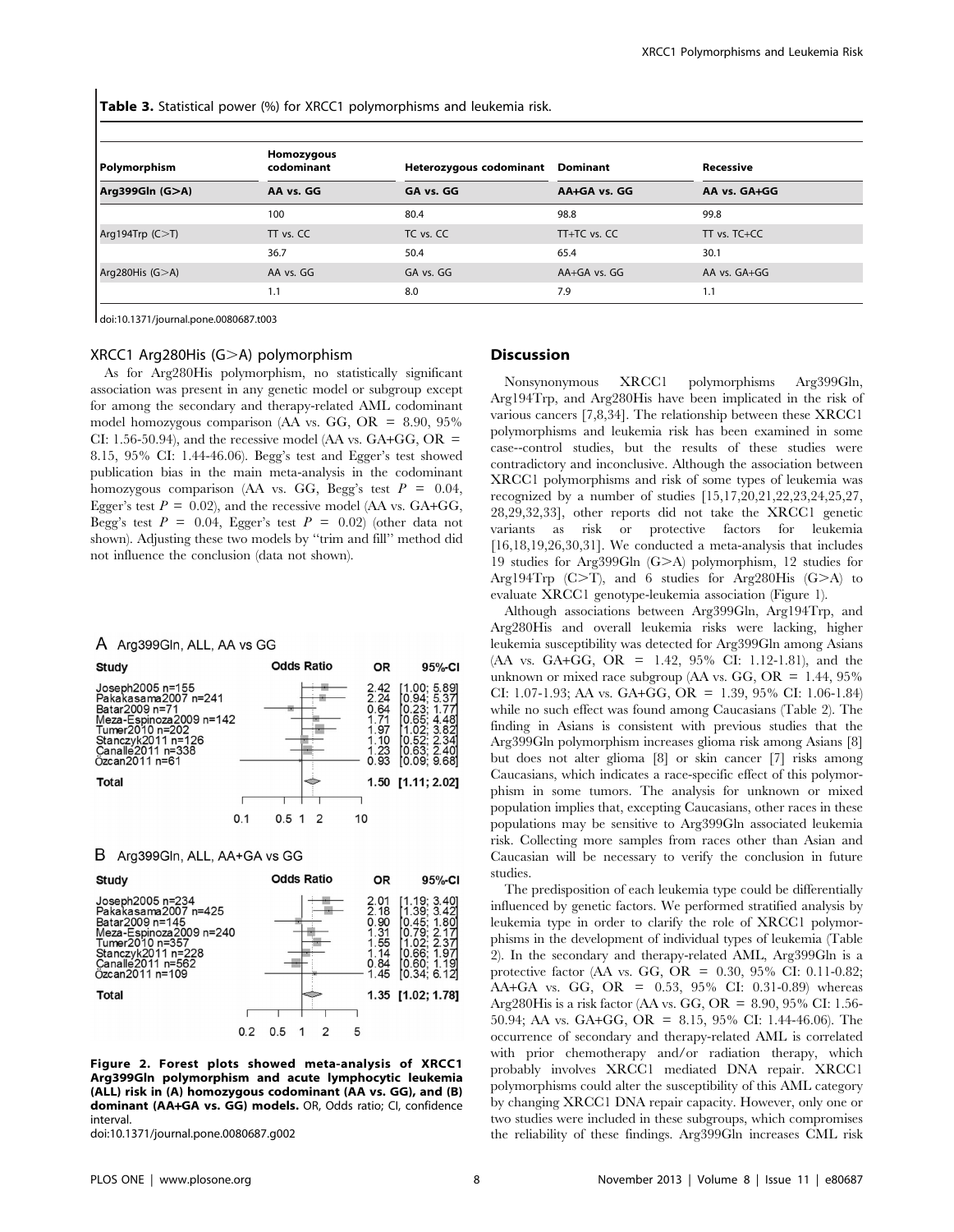(GA vs. GG, OR = 0.63, 95% CI: 0.43-0.92; AA vs. GA+GG, OR = 1.62, 95% CI: 1.11-2.38), and Arg194Trp increases AML risk (CT vs. CC, OR = 1.30, 95% CI: 1.04-1.63; TT+CT vs. CC, OR =  $1.26$ ,  $95\%$  CI:  $1.01-1.57$  among Asians. The conclusions are both derived from one single study and need to be interpreted carefully. Arg399Gln is associated with higher risk in ALL (AA vs. GG, OR = 1.50, 95% CI: 1.11-2.02; AA+GA vs. GG, OR = 1.35, 95% CI: 1.02-1.78) (Figure 2A and 2B) and among ALL Asian (AA vs. GG, OR = 2.33, 95% CI: 1.25-4.34; GA vs. GG, OR = 2.06, 95% CI: 1.44-2.95; AA+GA vs. GG, OR = 2.11, 95% CI: 1.50-2.97) and ALL population-based control subgroups  $(AA vs. GG, OR = 1.47, 95\% CI: 1.02-2.11; GA vs. GG, OR =$ 1.45, 95% CI: 1.15-1.83; AA+GA vs. GG, OR = 1.45, 95% CI: 1.13-1.85). The results from population-based and hospital-based studies are different. The former may be more reliable since patient controls usually carry other disease conditions, which might potentially influence leukemia risk.

The advantages of this meta-analysis are that it is the most complete and the information from the eligible studies is utilized as much as possible through genetic model and stratified analysis. However, there are several limitations in this study. First, expression of specific genes is highly regulated by a transcriptional control mechanism requiring transcription factors-gene promoter interaction [35,36,37,38]. XRCC1 -77 T>C polymorphism might change the binding capacity of the transcription factor SP1 to the XRCC1 promoter, and then downregulate XRCC1 expression [39]. This polymorphism contributes to the development of lung cancer [40] and breast cancer [39]. However, studies addressing the association between XRCC1 -77  $T>C$  polymorphism and leukemia risk are absent, and cannot be analyzed by our metaanalysis. In addition to the promoter control, the regulation of 3' untranslated region (3'UTR), by regulators for example micro-RNAs, influences gene expression in cancer and developmental process [41,42]. However, whether the XRCC1 polymorphisms in 3'UTR alter leukemia risk was not fully studied. Second, although the statistical power for Arg399Gln was greater than 80% in all three genetic models, the power for Arg194Trp and Arg280His was not as high as that in Arg399Gln (Table 3). The lower power for these two polymorphisms indicates that the weak associations between Arg194Trp and Arg280His and leukemia risk might not be detected while the associations that are detected in our metaanalysis still remain interesting. Statistical power in the genetic association study is primarily affected by the participant numbers and the effect size (OR) when choosing conventional level of  $\alpha$ significance criterion 0.05 in the target population. Because the effects of the Arg194Trp and Arg280His polymorphisms on leukemia risk are weak (Table 2, ORs are close to 1), further study

#### References

- 1. Howlader N, Noone AM, Krapcho M, Garshell J, Neyman N, et al. SEER Cancer Statistics Review, 1975-2010. National Cancer Institute. Bethesda, MD, http://seer.cancer.gov/csr/1975\_2010/. Based on November 2012 SEER data submission, posted to the SEER web site, 2013.
- 2. Berwick M, Vineis P (2000) Markers of DNA repair and susceptibility to cancer in humans: an epidemiologic review. J Natl Cancer Inst 92: 874–897.
- 3. Caldecott KW, Aoufouchi S, Johnson P, Shall S (1996) XRCC1 polypeptide interacts with DNA polymerase beta and possibly poly (ADP-ribose) polymerase, and DNA ligase III is a novel molecular 'nick-sensor' in vitro. Nucleic Acids Res 24: 4387–4394.
- 4. Dianov GL, Prasad R, Wilson SH, Bohr VA (1999) Role of DNA polymerase b in the excision step of long patch mammalian base excision repair. J Biol Chem 274: 13741–13743.
- 5. Thompson LH, West MG (2000) XRCC1 keeps DNA from getting stranded. Mutat Res 459: 1–18.
- 6. Armijo-Olivo S, Stiles CR, Hagen NA, Biondo PD, Cummings GG (2012) Assessment of study quality for systematic reviews: a comparison of the Cochrane Collaboration Risk of Bias Tool and the Effective Public Health

with larger sample numbers will be helpful to improve the power for detecting the positive effects. To the current meta-analysis, the negative association between these two polymorphisms and leukemia susceptibility should be cautiously interpreted. Third, the eligible study number for some individual subgroups is small, which restricts the application of the conclusions drawn from those subgroups. Fourth, four eligible studies contained an "unknown" race population. Specific race information was not collect by two of them [22,25]. The other two studies included non-Caucasian mestizos or mulattos [18,26]. Since the ethnicities of mestizos and mulattos were difficult to determine, we then described the non-Caucasian population in these two studies as "unknown" race. We have discussed the necessity of performing study with different races in the future studies according to the findings from the unknown population. In the report of Matullo et al. [25], information about the leukemia subtype was not presented. The purpose of the original study was not to conduct a detailed analysis of the subtypes of leukemia. In addition to leukemia, multiple types of cancer as well as emphysema and chronic obstructive pulmonary disease were evaluated based on the data collected by 23 centers from 10 countries. It would be difficult for the researchers to extract the detailed subtype information for a single cancer type, for example leukemia, after the study have been completed. Moreover, the case numbers of this study were not very large; thus the study would not strongly affect the outcome of our subgroup analysis by tumor type of leukemia. Accordingly, we did not use the leukemia tumor type information of this study in our meta-analysis. Finally, African populations have not been well studied previously regarding XRCC1 polymorphisms and leukemia susceptibility. Data from this population will be useful to establish a better overview of polymorphism-leukemia association.

Taken together, results from this meta-analysis demonstrate that XRCC1 Arg399Gln, Arg194Trp and Arg280His polymorphisms might not be associated with overall leukemia risk. However, these polymorphisms might potentially be protective factors or risk factors in specific leukemia types or among particular ethnicities.

#### Acknowledgments

We thank Dr. Tao Sun at Weill Medical College of Cornell University Department of Cell and Developmental Biology for comments and suggestions on the manuscript, and Jennifer L. Knauss and Aisha I. Abdullah for language-editing of the manuscript.

#### Author Contributions

Conceived and designed the experiments: HZ. Performed the experiments: HZ HL. Analyzed the data: HZ HL GJ. Wrote the paper: HZ HL GJ.

Practice Project Quality Assessment Tool: methodological research. J Eval Clin Pract 18: 12–18.

- 7. Zhang H, Li W, Franklin MJ, Dudek AZ (2011) Polymorphisms in DNA repair gene XRCC1 and skin cancer risk: a meta-analysis. Anticancer Res 31: 3945– 3952.
- 8. Zhang H, Liu H, Knauss JL (2013) Associations between three XRCC1 polymorphisms and glioma risk: a meta-analysis. Tumor Biol 34: 3003–3013.
- 9. DerSimonian R, Laird N (1986) Meta-analysis in clinical trials. Control Clin Trials 7: 177–188.
- 10. Begg CB, Mazumdar M (1994) Operating characteristics of a rank correlation test for publication bias. Biometrics 50: 1088–1101.
- 11. Egger M, Davey Smith G, Schneider M, Minder C (1997) Bias in meta-analysis detected by a simple, graphical test. BMJ 315: 629–634.
- 12. Duval S, Tweedie R (2000) Trim and fill: A simple funnel-plot-based method of testing and adjusting for publication bias in meta-analysis. Biometrics 56: 455– 463.
- 13. R Development Core Team (2010) R: A language and environment for statistical computing.